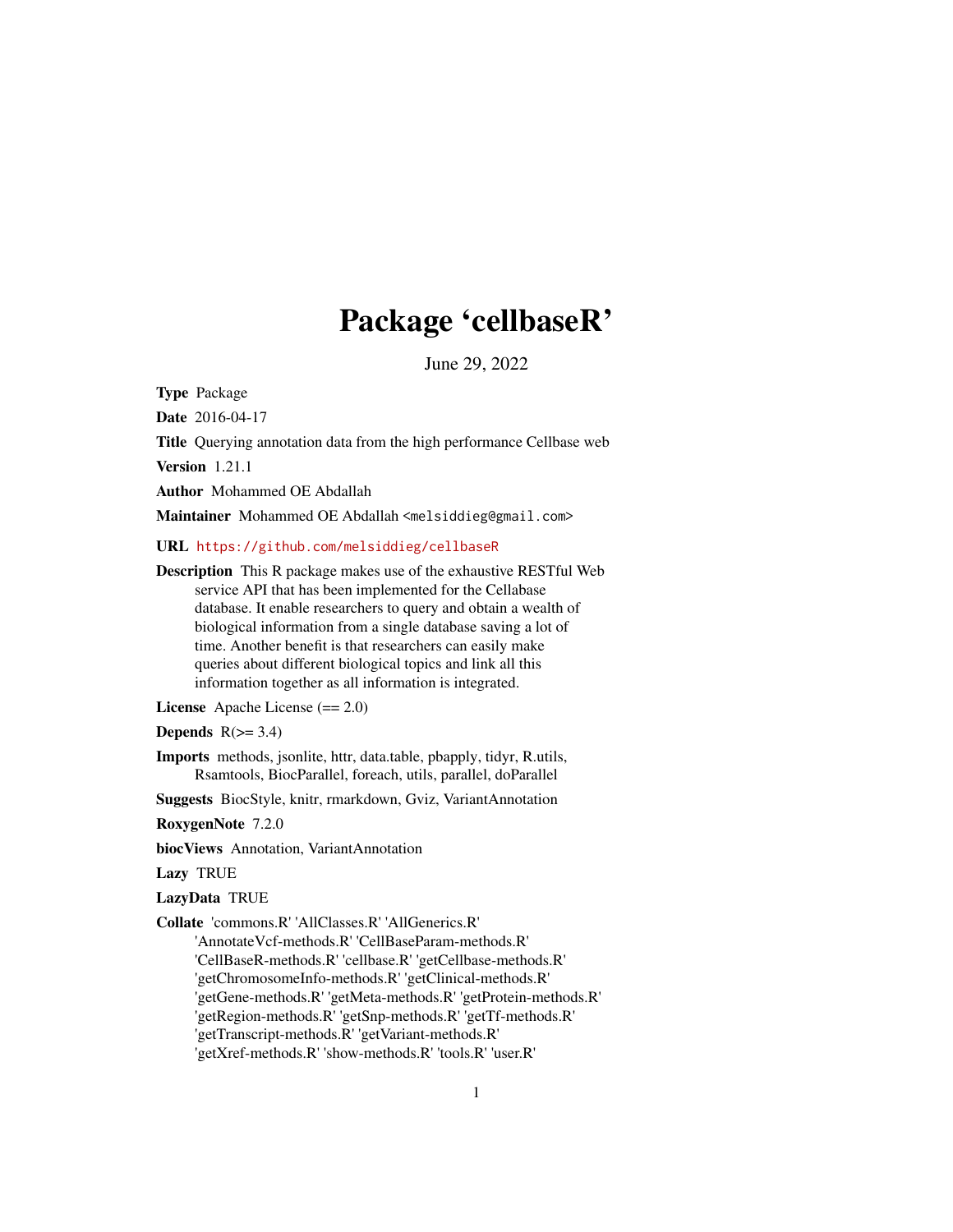## 2 R topics documented:

## VignetteBuilder knitr

git\_url https://git.bioconductor.org/packages/cellbaseR

git\_branch master

git\_last\_commit 14d7623

git\_last\_commit\_date 2022-06-21

Date/Publication 2022-06-29

## R topics documented:

| 3              |
|----------------|
| 3              |
| $\overline{4}$ |
| 6              |
| 7              |
| 8              |
| 8              |
| 9              |
| 10             |
| 11             |
| 11             |
| 12             |
| 13             |
| 13             |
| 14             |
| 15             |
| 16             |
| 16             |
| 17             |
| 18             |
| 18             |
| 19             |
| 20             |
| 21             |
| 21             |
| 22.            |
| 23             |
| 24             |
| 24             |
| 25             |
| 26             |
|                |

**Index** [27](#page-26-0)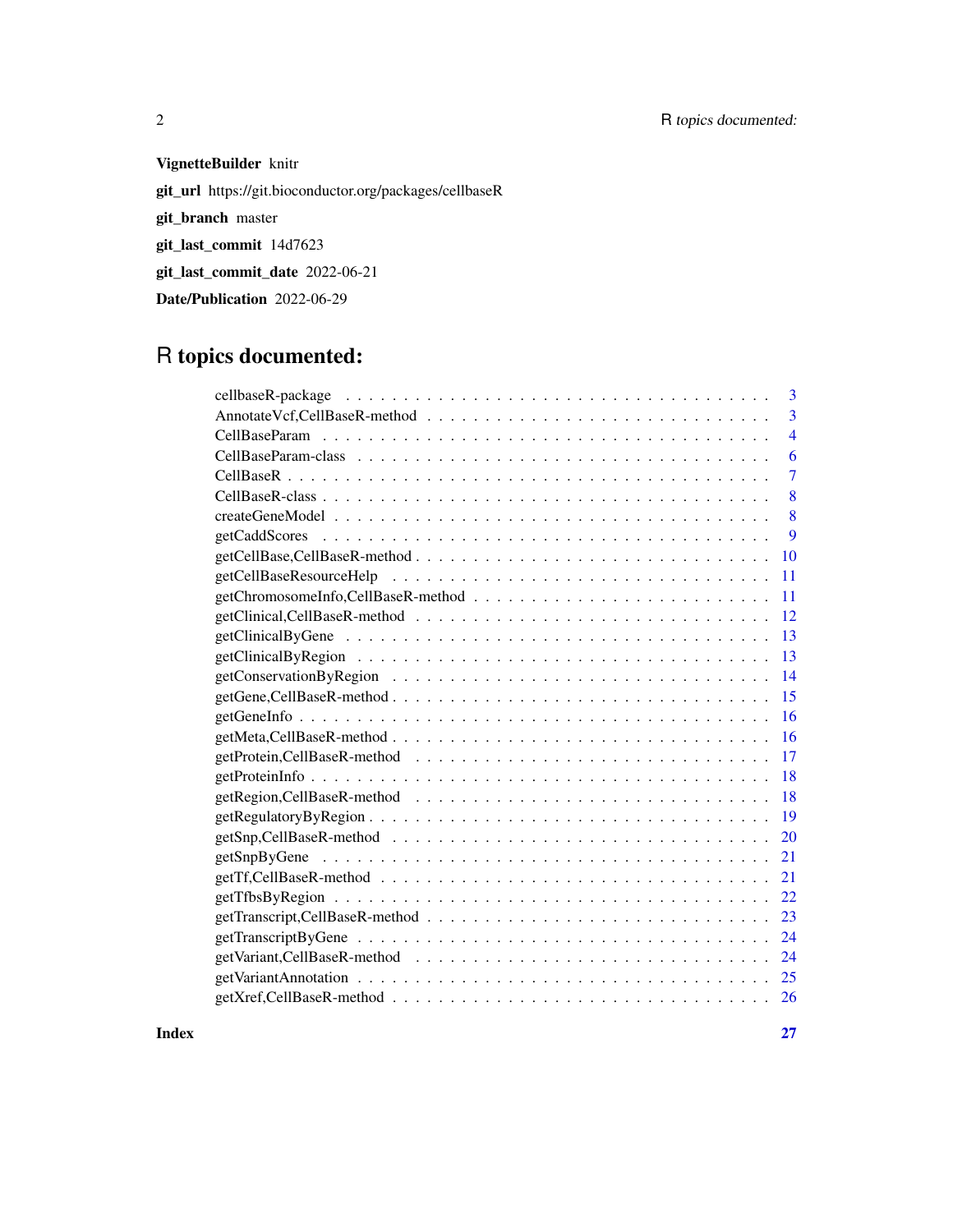#### <span id="page-2-0"></span>Description

Querying annotation data from the high performance Cellbase web services

#### Details

Documentation for the cellbaseR package

This R package makes use of the exhaustive RESTful Web service API that has been implemented for the Cellabase database. It enables researchers to query and obtain a wealth of biological information from a single database saving a lot of time. Another benefit is that researchers can easily make queries about different biological topics and link all this information together as all information is integrated. Currently Homo sapiens, Mus musculus and other 20 species are available and many others will be included soon. Results returned from the cellbase queries are parsed into R data.frames and other common R data strctures so users can readily get into downstream anaysis.

#### Author(s)

Mohammed OE Abdallah

#### See Also

Useful links:

• <https://github.com/melsiddieg/cellbaseR>

AnnotateVcf,CellBaseR-method *AnnotateVcf*

#### Description

This method is a convience method to annotate bgzipped tabix-indexed vcf files. It should be ideal for annotating small to medium sized vcf files.

#### Usage

## S4 method for signature 'CellBaseR' AnnotateVcf(object, file, batch\_size, num\_threads, BPPARAM = bpparam())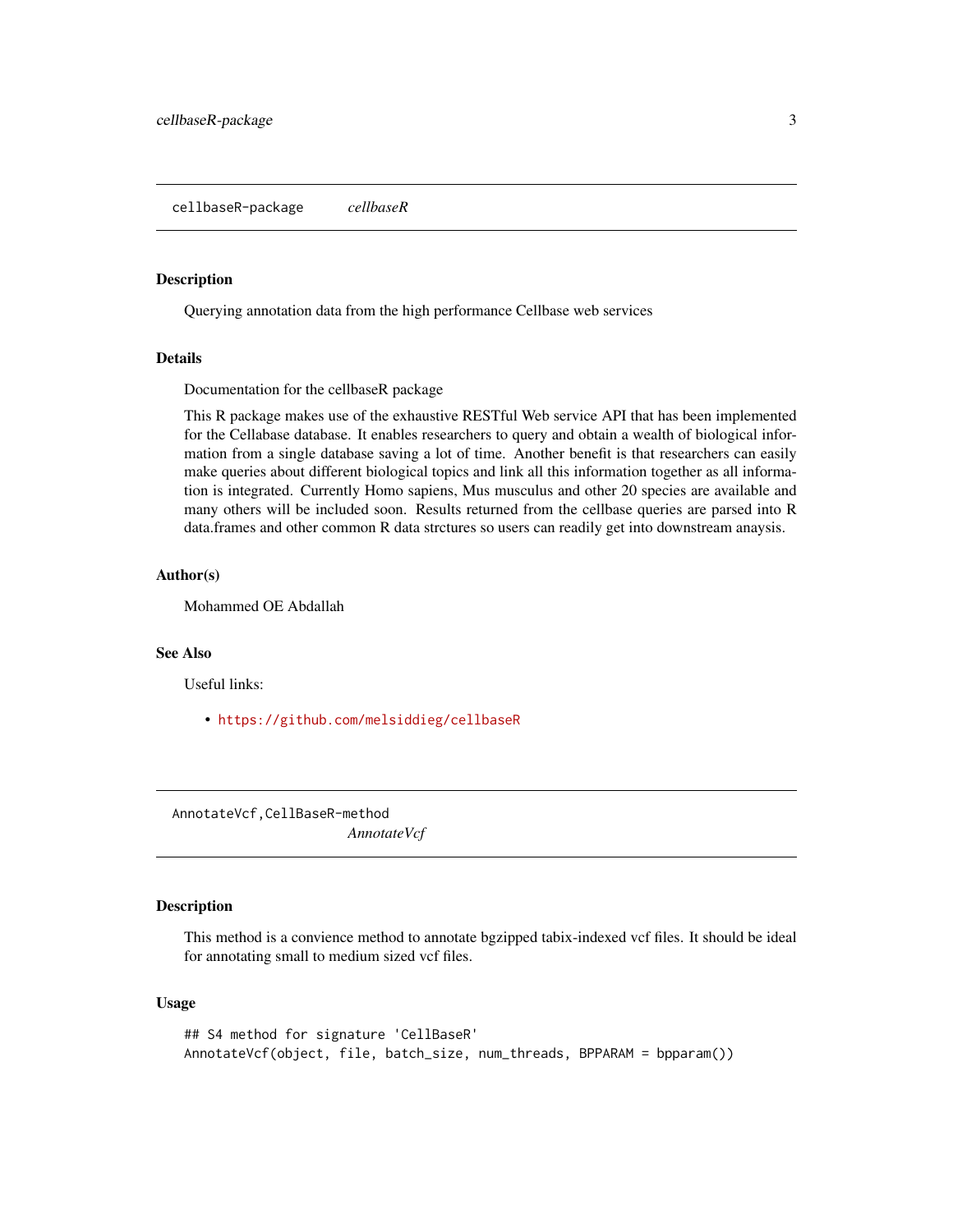#### <span id="page-3-0"></span>Arguments

| object         | an object of class CellBaseR                                                                                                                                                                                               |
|----------------|----------------------------------------------------------------------------------------------------------------------------------------------------------------------------------------------------------------------------|
| file           | Path to a bgzipped and tabix indexed vcf file                                                                                                                                                                              |
| batch_size     | intger if multiple queries are raised by a single method call, e.g. getting anno-<br>tation info for several genes, queries will be sent to the server in batches. This<br>slot indicates the size of each batch, e.g. 200 |
| num_threads    | number of asynchronus batches to be sent to the server                                                                                                                                                                     |
| <b>BPPARAM</b> | a BiocParallel class object                                                                                                                                                                                                |

#### Value

a dataframe with the results of the query

## See Also

<https://github.com/opencb/cellbase/wiki> and the RESTful API documentation [http://bioi](http://bioinfo.hpc.cam.ac.uk/cellbase/webservices/)nfo. [hpc.cam.ac.uk/cellbase/webservices/](http://bioinfo.hpc.cam.ac.uk/cellbase/webservices/)

## Examples

```
cb <- CellBaseR()
fl <- system.file("extdata", "hapmap_exome_chr22_200.vcf.gz",
                  package = "cellbaseR" )
res <- AnnotateVcf(object=cb, file=fl, BPPARAM = bpparam(workers=2),batch_size=100)
```
CellBaseParam *A Constructor for the CellBaseParam Object*

#### Description

CellBaseParam object is used to control what results are returned from the CellBaseR methods

#### Usage

```
CellBaseParam(
  assembly = character(),
  feature = character(),region = character(),
  rsid = character(),accession = character(),
  type = character(),
 mode_inheritance_labels = character(),
  clinsig_labels = character(),
  alleleOrigin = character(),
  consistency_labels = character(),
  so = character(),
```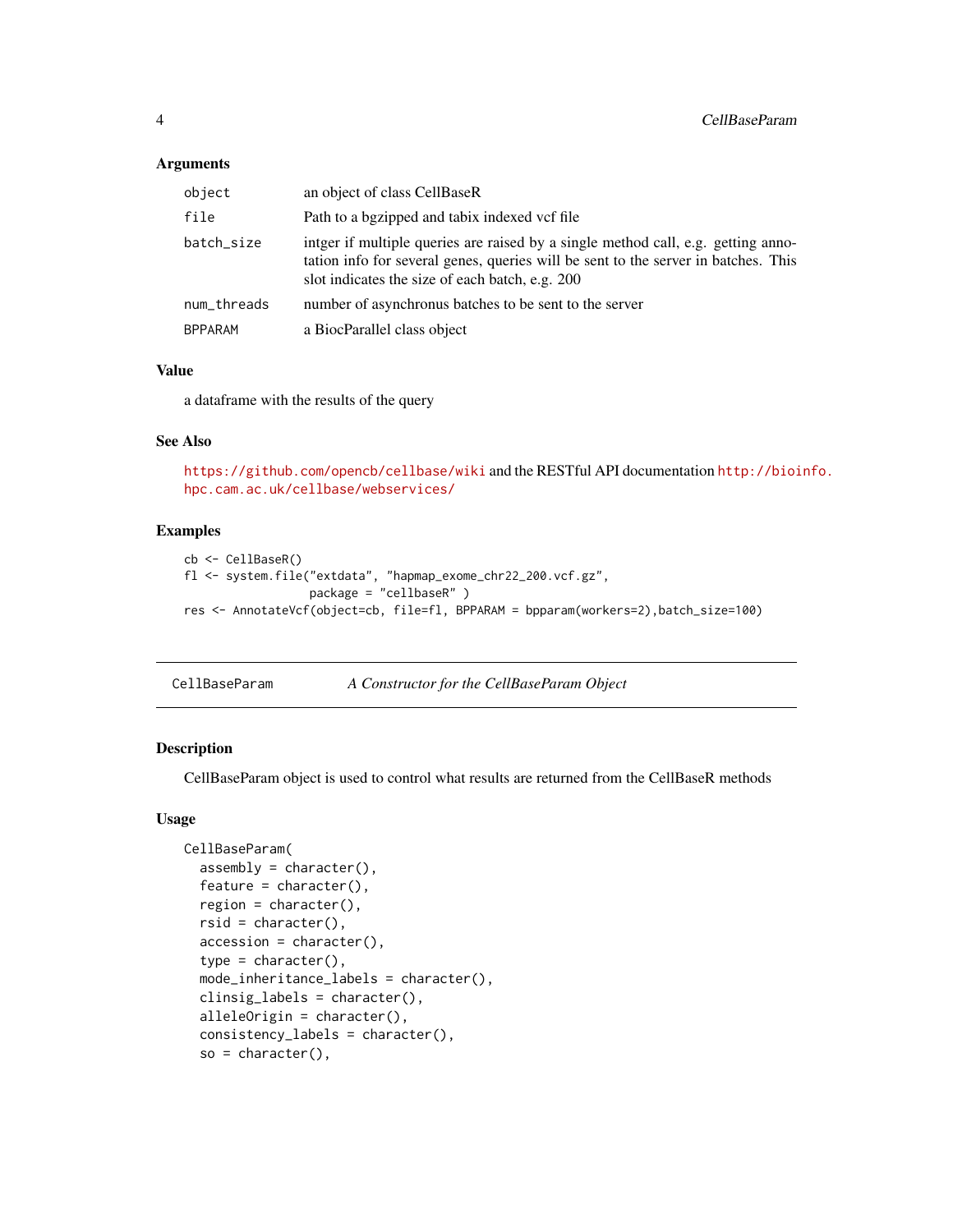## CellBaseParam 5

```
source = character(),
  trait = character(),
  include = character(),
  exclude = character(),
  limit = character()
\mathcal{L}
```
## Arguments

| assembly                | A character the assembly build to query, e.g.GRCh37(default)                                   |  |
|-------------------------|------------------------------------------------------------------------------------------------|--|
| feature                 | A character vector denoting the feature/s to be queried                                        |  |
| region                  | A character vector denoting the region/s to be queried must be in the form<br>1:100000-1500000 |  |
| rsid                    | A character vector denoting the rs ids to be queried                                           |  |
| accession               | A caharcter vector of Cinvar accessions                                                        |  |
| type                    | A caharcter vector of Variant types                                                            |  |
| mode_inheritance_labels |                                                                                                |  |
|                         | A character vector                                                                             |  |
|                         | clinsig_labels A character vector                                                              |  |
|                         | alleleOrigin A character vector                                                                |  |
| consistency_labels      |                                                                                                |  |
|                         | A character vector                                                                             |  |
| <b>SO</b>               | A character vector denoting sequence ontology to be queried                                    |  |
| source                  | A character vector                                                                             |  |
| trait                   | A character vector denoting the trait to be queried                                            |  |
| include                 | A character vector denoting the fields to be returned                                          |  |
| exclude                 | A character vector denoting the fields to be excluded                                          |  |
| limit                   | A number limiting the number of results to be returned                                         |  |

#### Value

an object of class CellBaseParam

#### See Also

<https://github.com/opencb/cellbase/wiki> and the RESTful API documentation [http://bioi](http://bioinfo.hpc.cam.ac.uk/cellbase/webservices/)nfo. [hpc.cam.ac.uk/cellbase/webservices/](http://bioinfo.hpc.cam.ac.uk/cellbase/webservices/)

```
cbParam <- CellBaseParam(assembly="GRCh38",feature=c("TP73","TET1"))
print(cbParam)
```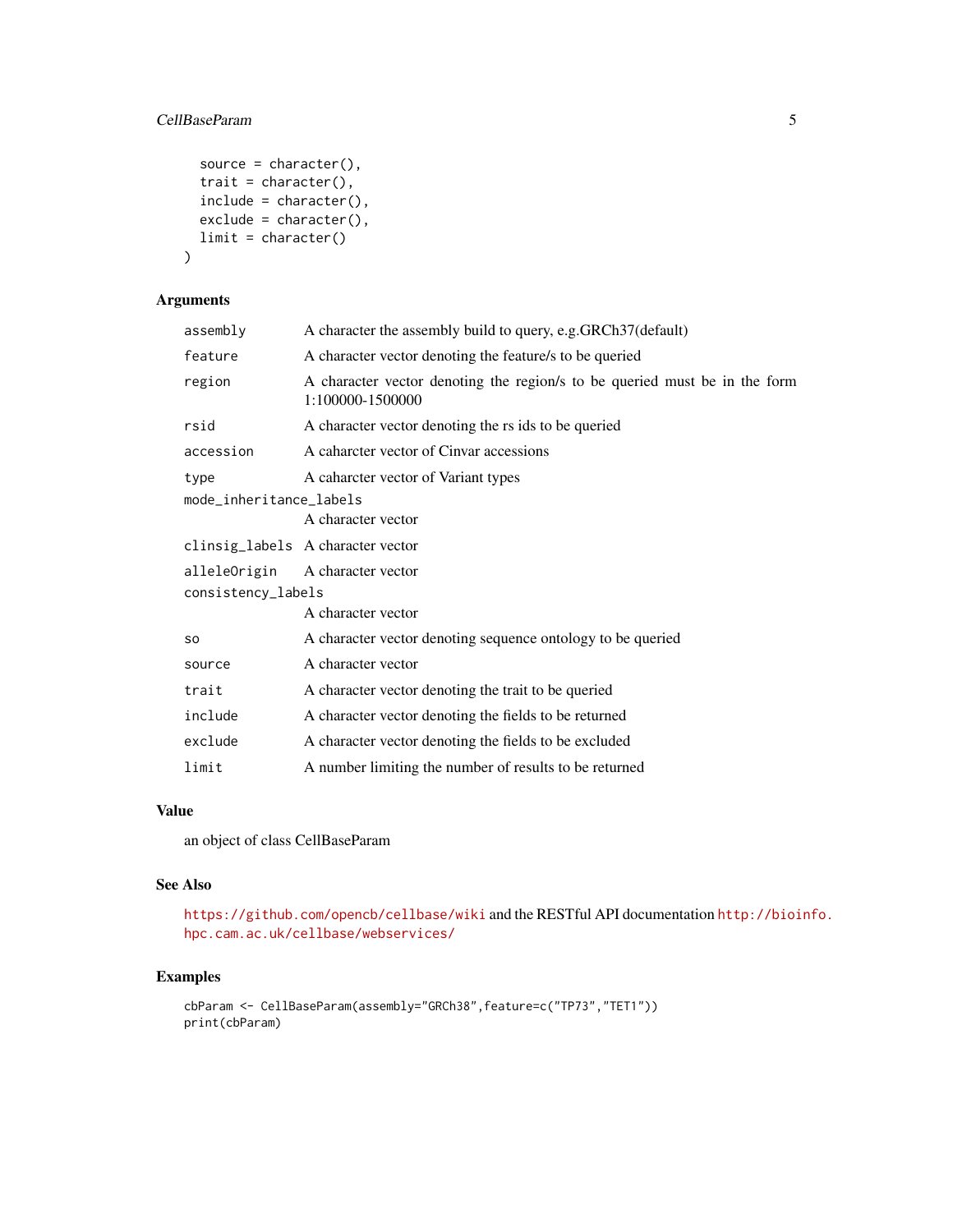#### <span id="page-5-0"></span>Description

This class defines a CellBaseParam object to hold filtering parameters.

#### Details

This class stores parameters used for filtering the CellBaseR query and is avaialable for all query methods. CellBaseParam object is used to control what results are returned from the' CellBaseR methods

#### **Slots**

assembly A character the assembly build to query, e.g.GRCh37(default)

feature A character vector denoting the feature/s to be queried

- region A character vector denoting the region/s to be queried must be in the form 1:100000- 1500000
- rsid A character vector denoting the rs ids to be queried

accession A caharcter vector of Cinvar accessions

type A caharcter vector of Variant types

mode\_inheritance\_labels A character vector

clinsig\_labels A character vector

alleleOrigin A character vector

consistency\_labels A character vector

so A character vector denoting sequence ontology to be queried

source A character vector

trait A character vector denoting the trait to be queried

include A character vector denoting the fields to be returned

exclude A character vector denoting the fields to be excluded

limit A number limiting the number of results to be returned

#### See Also

<https://github.com/opencb/cellbase/wiki> and the RESTful API documentation [http://bioi](http://bioinfo.hpc.cam.ac.uk/cellbase/webservices/)nfo. [hpc.cam.ac.uk/cellbase/webservices/](http://bioinfo.hpc.cam.ac.uk/cellbase/webservices/)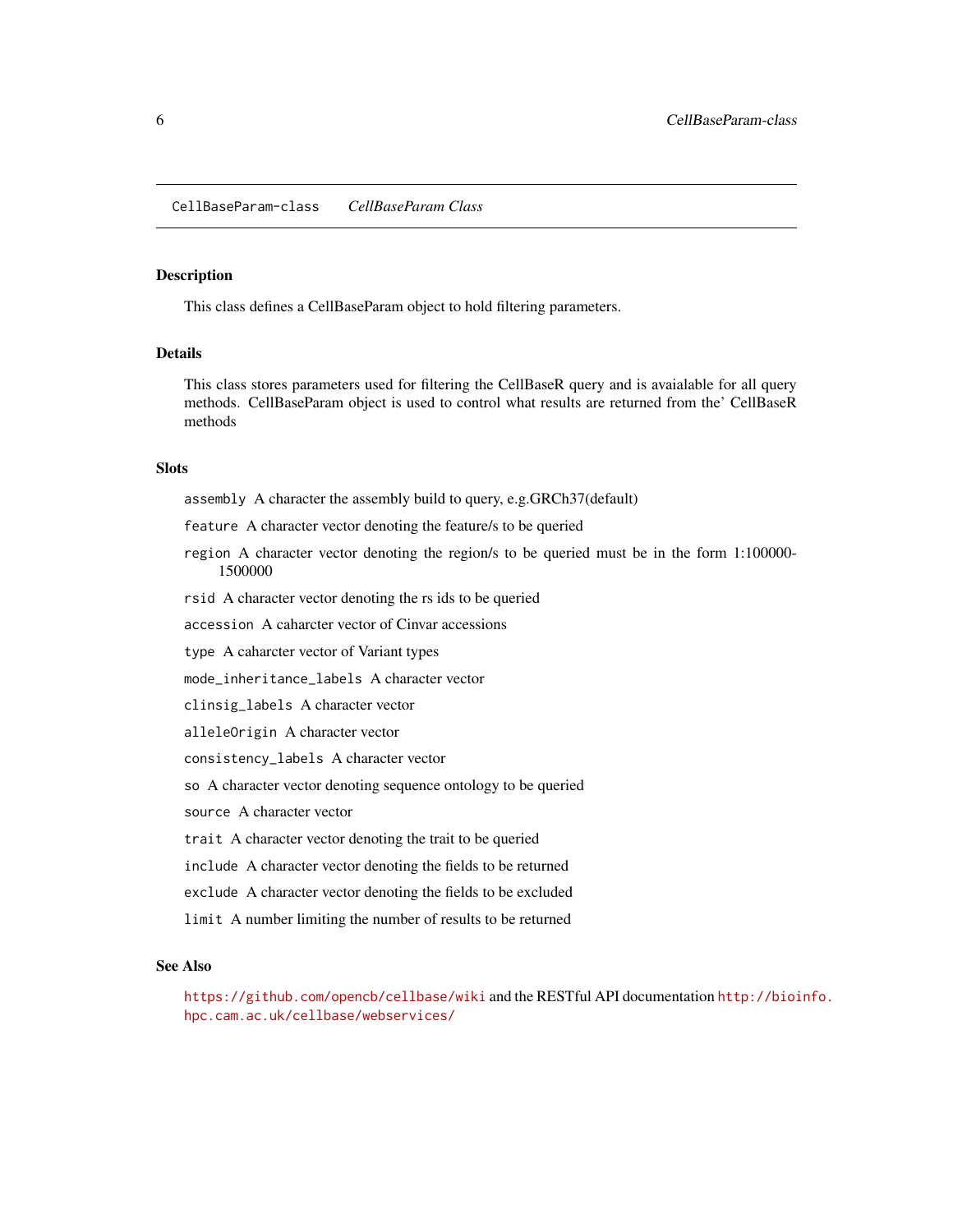<span id="page-6-0"></span>

#### Description

This is a constructor function for the CellBaseR object

## Usage

```
CellBaseR(
  host = "https://ws.opencb.org/cellbase-4.8.2/webservices/rest/",
  version = "v4",species = "hsapiens",
 batch_size = 200L,
 num_threads = 8L
)
```
## Arguments

| host        | A character the default host url for cellbase webservices, e.g. "http://bioinfo.hpc.cam.ac.uk/cellbase/webse                                                                                                               |
|-------------|----------------------------------------------------------------------------------------------------------------------------------------------------------------------------------------------------------------------------|
| version     | A character the cellbae API version, e.g. "V4"                                                                                                                                                                             |
| species     | a character specifying the species to be queried, e.g. "hsapiens"                                                                                                                                                          |
| batch_size  | intger if multiple queries are raised by a single method call, e.g. getting annota-<br>tion info for several genes, queries will be sent to the server in batches. This slot<br>indicates the size of each batch, e.g. 200 |
| num_threads | integer number of batches to be sent to the server                                                                                                                                                                         |
|             |                                                                                                                                                                                                                            |

#### Details

CellbaseR constructor function

This class defines the CellBaseR object. It holds the default configuration required by CellBaseR methods to connect to the cellbase web services. By defult it is configured to query human data based on the GRCh37 genome assembly.

#### Value

An object of class CellBaseR

#### See Also

<https://github.com/opencb/cellbase/wiki> and the RESTful API documentation [http://bioi](http://bioinfo.hpc.cam.ac.uk/cellbase/webservices/)nfo. [hpc.cam.ac.uk/cellbase/webservices/](http://bioinfo.hpc.cam.ac.uk/cellbase/webservices/)

## Examples

cb <- CellBaseR() print(cb)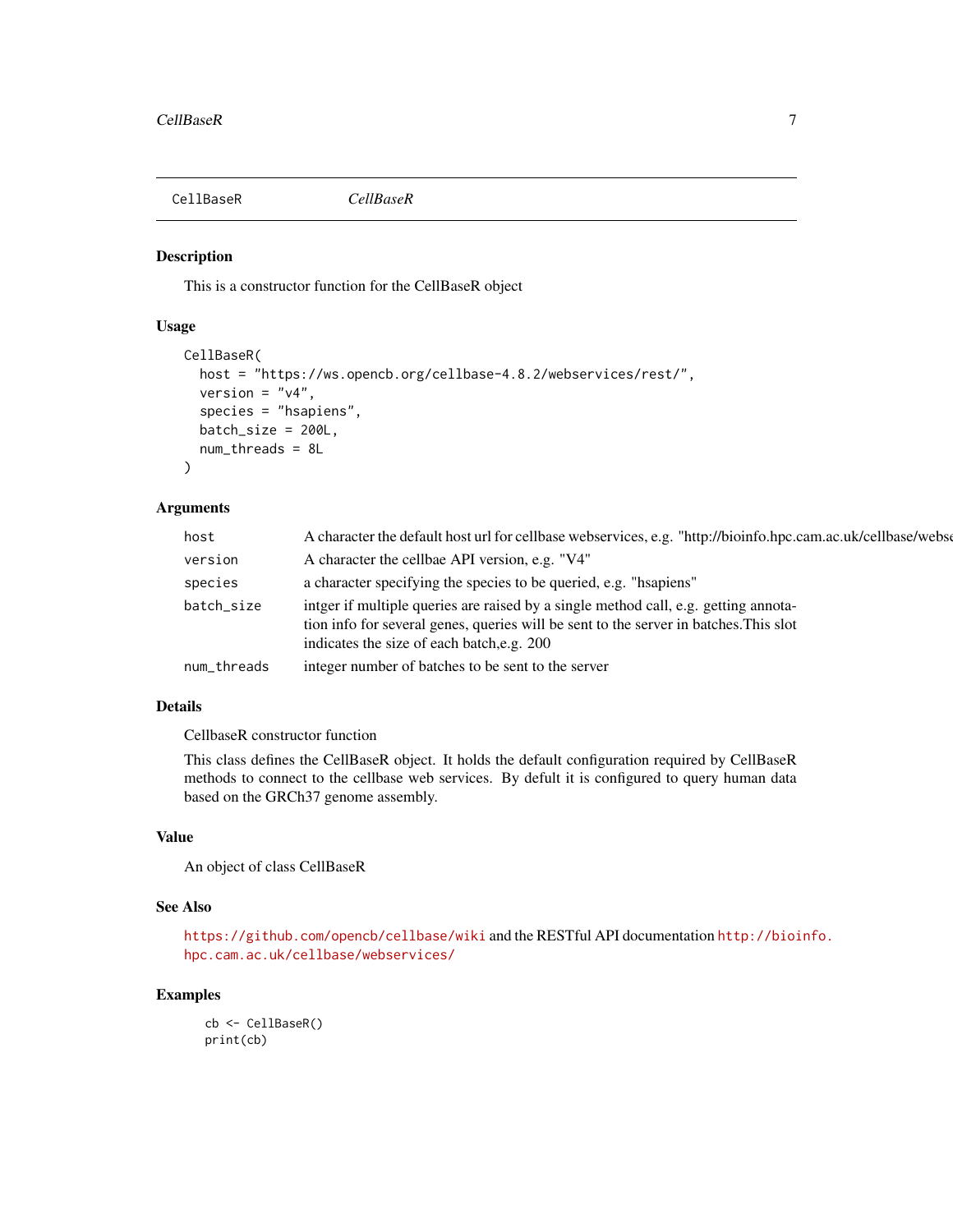<span id="page-7-0"></span>CellBaseR-class *CellBaseR Class*

#### Description

This is an S4 class which defines the CellBaseR object

#### Details

This S4 class holds the default configuration required by CellBaseR methods to connect to the cellbase web services. By default it is configured to query human data based on the GRCh37 assembly assembly.

## Slots

host a character specifying the host url. Default "http://bioinfo.hpc.cam.ac.uk/cellbase/webservices/rest/"

version a character specifying the API version. Default "v4"

- species a character specifying the species to be queried. Default "hsapiens"
- batch\_size if multiple queries are raised by a single method call, e.g. getting annotation info for several features, queries will be sent to the server in batches. This slot indicates the size of these batches. Default 200

num\_threads the number of threads. Default 8

#### See Also

<https://github.com/opencb/cellbase/wiki> and the RESTful API documentation [http://bioi](http://bioinfo.hpc.cam.ac.uk/cellbase/webservices/)nfo. [hpc.cam.ac.uk/cellbase/webservices/](http://bioinfo.hpc.cam.ac.uk/cellbase/webservices/)

createGeneModel *createGeneModel*

#### Description

A convience functon to construct a genemodel

#### Usage

createGeneModel(object, region = NULL)

| object | an object of class CellbaseResponse |
|--------|-------------------------------------|
| region | a character                         |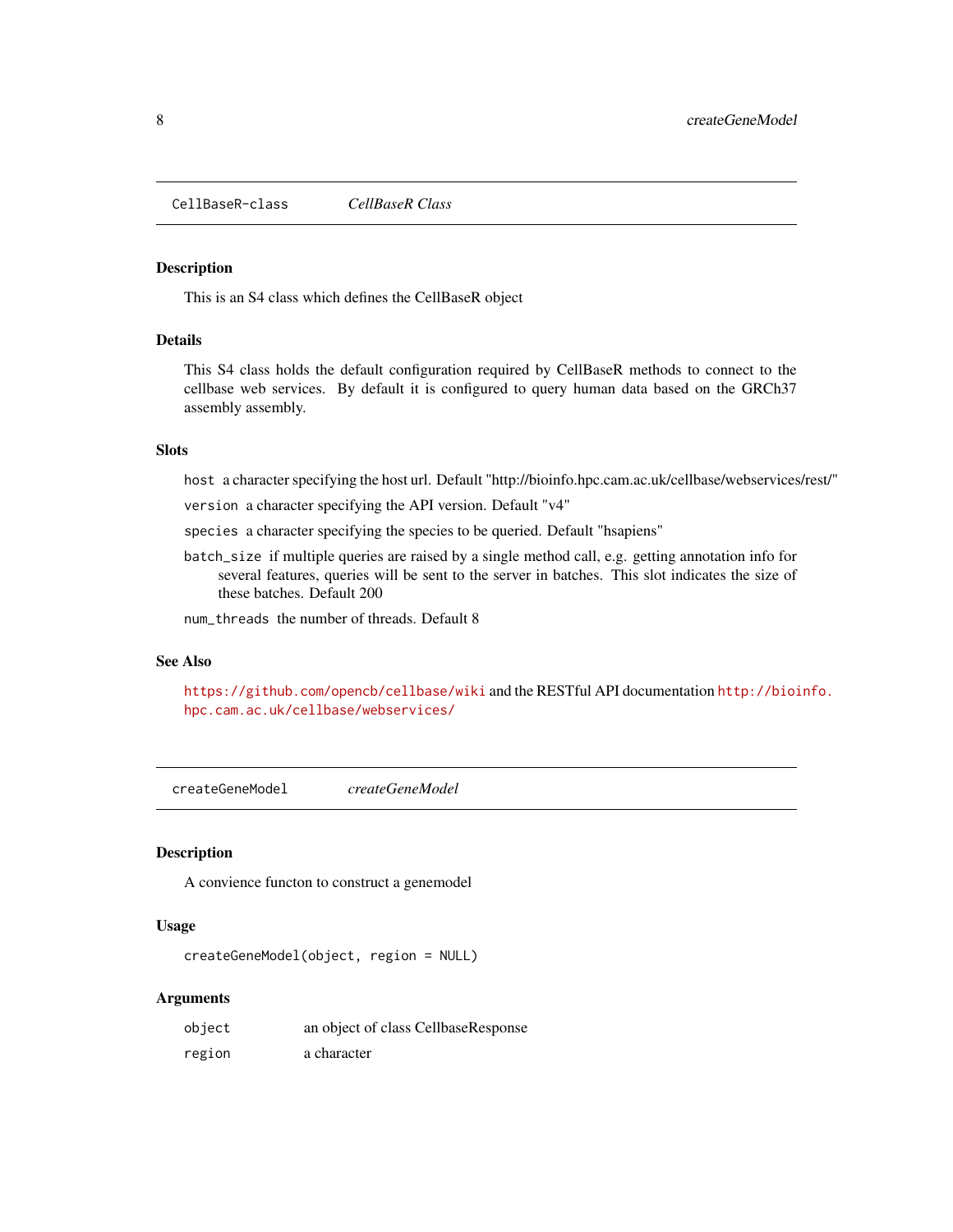## <span id="page-8-0"></span>getCaddScores 9

## Details

This function create a gene model data frame, which can be then turned into a GeneRegionTrack for visualiaztion by [GeneRegionTrack](#page-0-0)

## Value

A geneModel

#### See Also

<https://github.com/opencb/cellbase/wiki> and the RESTful API documentation [http://bioi](http://bioinfo.hpc.cam.ac.uk/cellbase/webservices/)nfo. [hpc.cam.ac.uk/cellbase/webservices/](http://bioinfo.hpc.cam.ac.uk/cellbase/webservices/)

#### Examples

```
cb <- CellBaseR()
test <- createGeneModel(object = cb, region = "17:1500000-1550000")
```
getCaddScores *getCaddScores*

## Description

A convienice method to fetch Cadd scores for specific variant/s

#### Usage

```
getCaddScores(object, id, param = NULL)
```
#### Arguments

| object | an object of class CellBaseR                              |
|--------|-----------------------------------------------------------|
| id     | a charcter vector of genomic variants, eg 19:45411941:T:C |
| param  | an object of class CellBaseParam                          |

#### Value

a dataframe of the query result

```
cb <- CellBaseR()
res <- getCaddScores(cb, "19:45411941:T:C")
```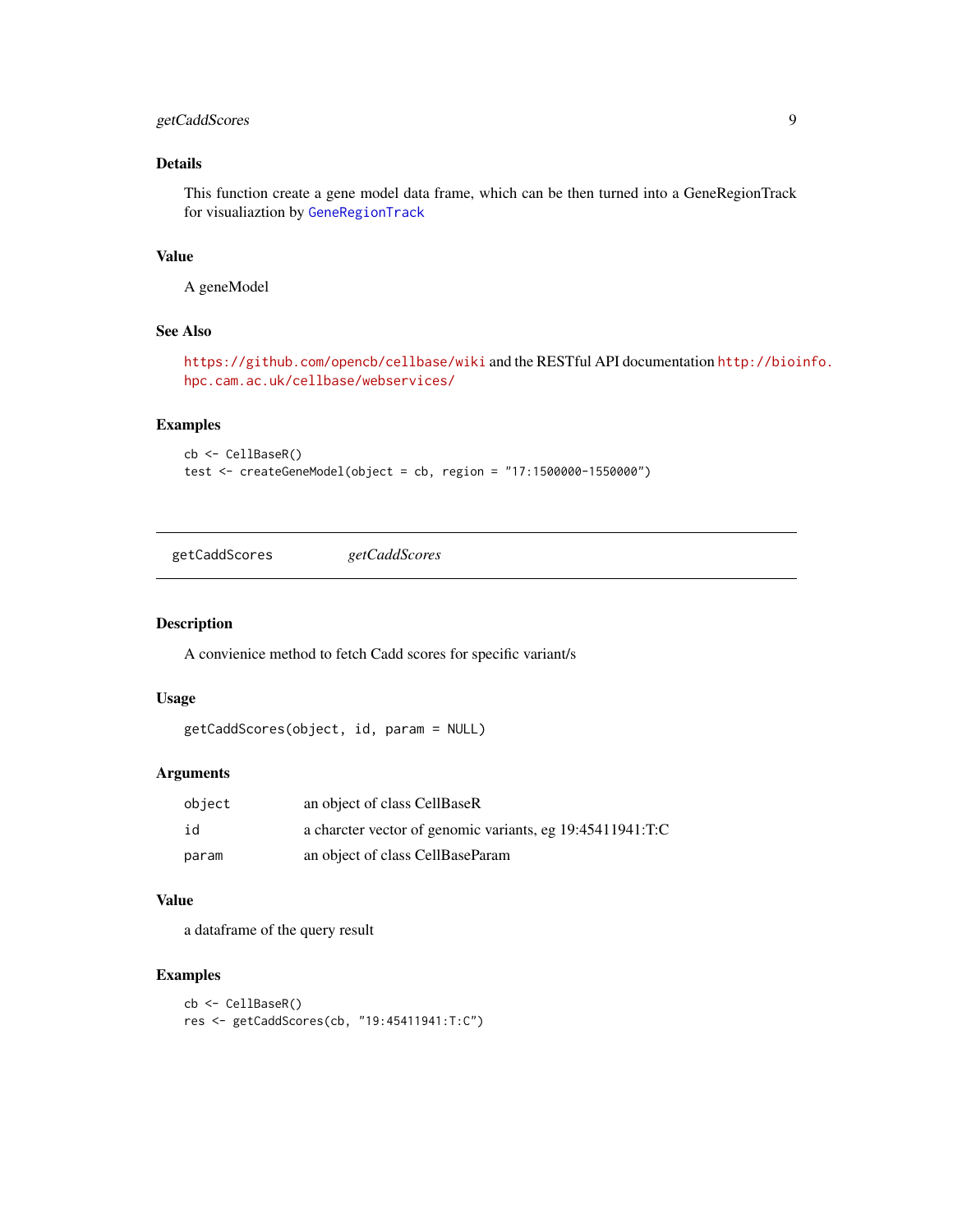<span id="page-9-0"></span>getCellBase,CellBaseR-method

*getCellBase*

## Description

The generic method for querying CellBase web services.

#### Usage

```
## S4 method for signature 'CellBaseR'
getCellBase(object, category, subcategory, ids, resource, param = NULL)
```
## Arguments

| object      | an object of class CellBaseR                                                   |
|-------------|--------------------------------------------------------------------------------|
| category    | character to specify the category to be queried.                               |
| subcategory | character to specify the subcategory to be queried                             |
| ids         | a character vector of the ids to be queried                                    |
| resource    | a character to specify the resource to be queried                              |
| param       | an object of class CellBaseParam specifying additional param for the CellBaseR |

## Details

This method allows the user to query the cellbase web services without any predefined categories, subcategries, or resources.

## Value

a dataframe holding the results of the query

## See Also

<https://github.com/opencb/cellbase/wiki> and the RESTful API documentation [http://bioi](http://bioinfo.hpc.cam.ac.uk/cellbase/webservices/)nfo. [hpc.cam.ac.uk/cellbase/webservices/](http://bioinfo.hpc.cam.ac.uk/cellbase/webservices/)

```
cb <- CellBaseR()
res <- getCellBase(object=cb, category="feature", subcategory="gene",
ids="TET1", resource="info")
```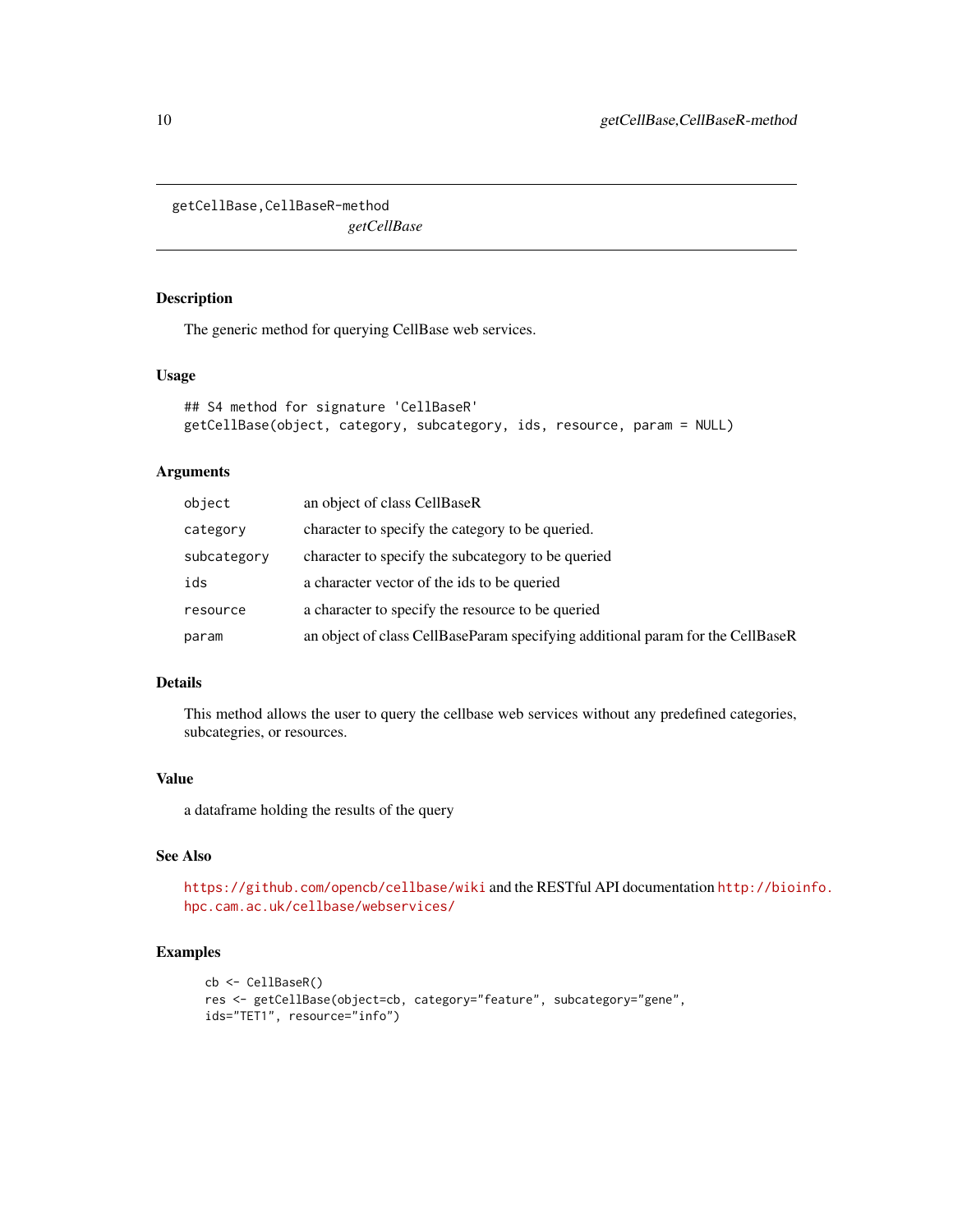<span id="page-10-0"></span>getCellBaseResourceHelp

*getCellBaseResourceHelp*

#### Description

A function to get help about available cellbase resources

#### Usage

getCellBaseResourceHelp(object, subcategory)

## Arguments

| object      | a cellBase class object                   |
|-------------|-------------------------------------------|
| subcategory | a character the subcategory to be queried |

#### Details

This function retrieves available resources for each generic method like getGene, getRegion, getprotein, etc. It help the user see all possible resources to use with the getGeneric methods

#### Value

character vector of the available resources to that particular subcategory

#### Examples

```
cb <- CellBaseR()
# Get help about what resources are available to the getGene method
getCellBaseResourceHelp(cb, subcategory="gene")
# Get help about what resources are available to the getRegion method
getCellBaseResourceHelp(cb, subcategory="region")
# Get help about what resources are available to the getXref method
getCellBaseResourceHelp(cb, subcategory="id")
```
getChromosomeInfo,CellBaseR-method *getChromosomeInfo*

#### Description

A method to query sequence data from Cellbase web services.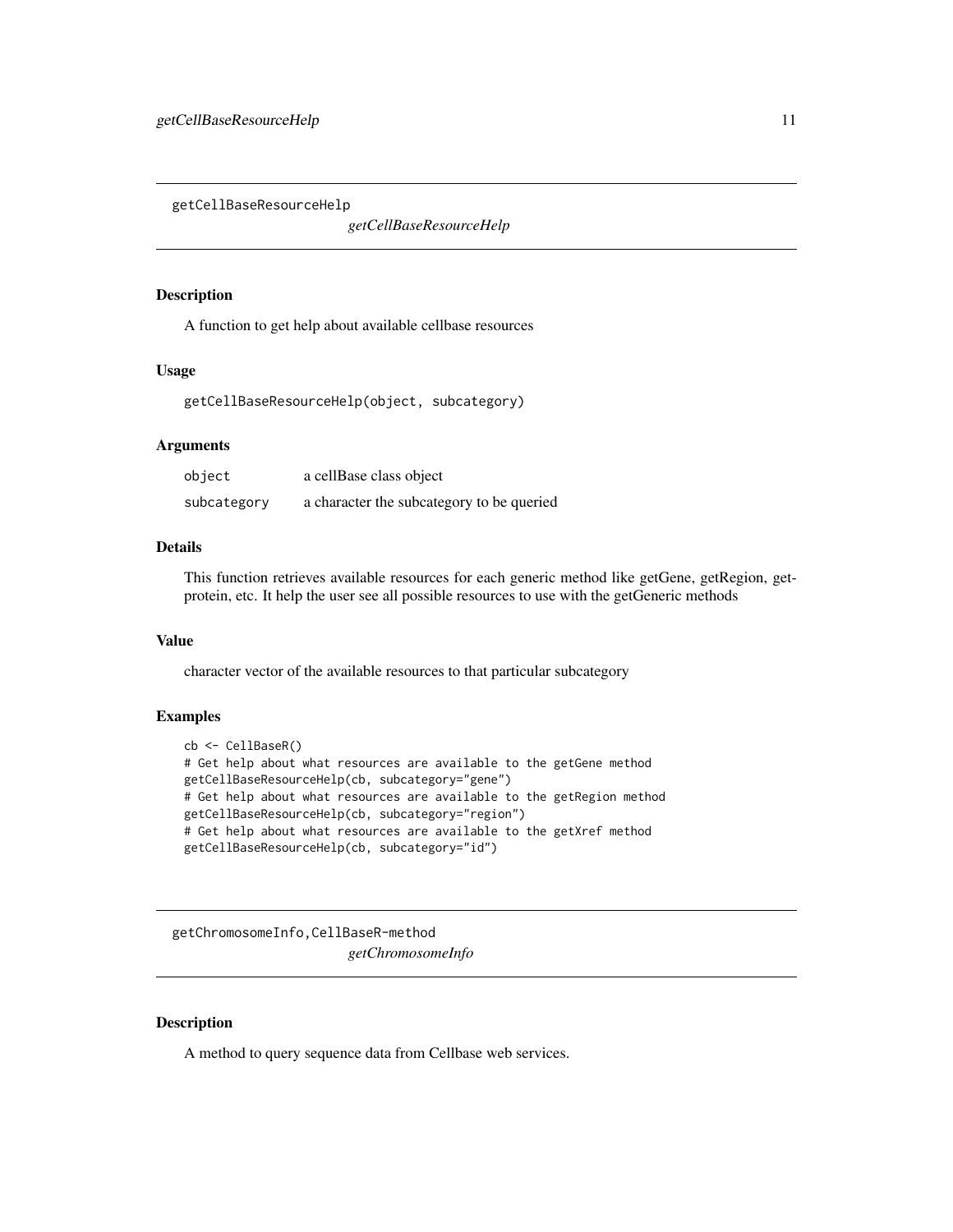## <span id="page-11-0"></span>Usage

```
## S4 method for signature 'CellBaseR'
getChromosomeInfo(object, ids, resource, param = NULL)
```
#### Arguments

| object   | an object of class CellBaseR                                              |
|----------|---------------------------------------------------------------------------|
| ids      | a character vector of chromosome ids to be queried                        |
| resource | a character vector to specify the resource to be queried                  |
| param    | a object of class CellBaseParam specifying additional param for the query |

#### Details

A method to query sequence data from Cellbase web services. This method retrieves information about chromosomes, including its size and detailed information about its different cytobands

#### Value

a dataframe with the results of the query

#### See Also

```
https://github.com/opencb/cellbase/wiki and the RESTful API documentation http://bioinfo.
hpc.cam.ac.uk/cellbase/webservices/
```
#### Examples

cb <- CellBaseR() res <- getChromosomeInfo(object=cb, ids="22", resource="info")

getClinical,CellBaseR-method *getClinical*

#### Description

A method to query Clinical data from Cellbase web services.

#### Usage

```
## S4 method for signature 'CellBaseR'
getClinical(object, param = NULL)
```

| object | an object of class CellBaseR                                                                 |
|--------|----------------------------------------------------------------------------------------------|
| param  | a object of class CellBaseParam specifying the parameters limiting the Cell-<br><b>BaseR</b> |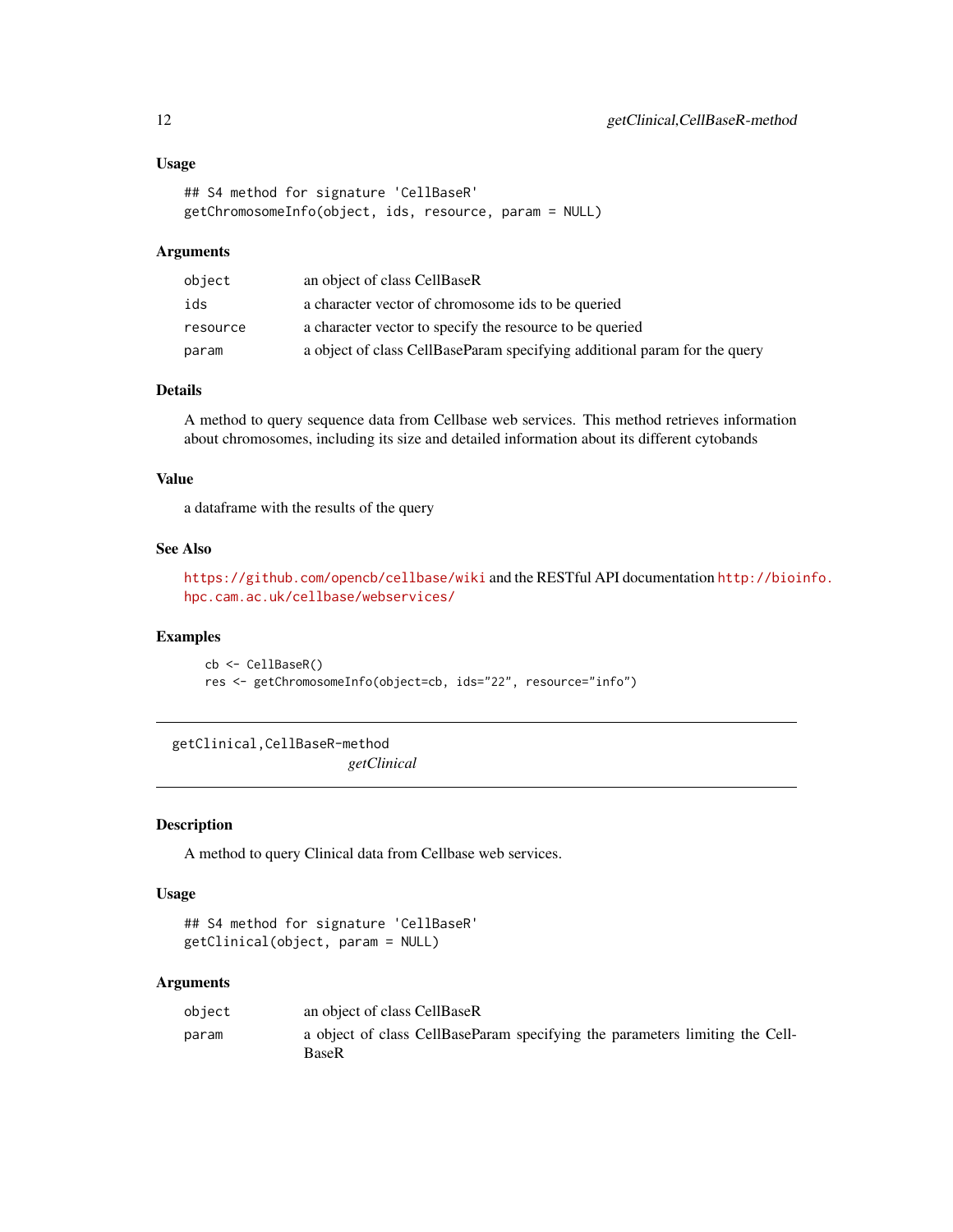## <span id="page-12-0"></span>Details

This method retrieves clinicaly relevant variants annotations from multiple resources including clinvar, cosmic and gwas catalog. Furthermore, the user can filter these data in many ways including trait, features, rs, etc,.

#### Value

a dataframe with the results of the query

## See Also

```
https://github.com/opencb/cellbase/wiki and the RESTful API documentation http://bioinfo.
hpc.cam.ac.uk/cellbase/webservices/
```
#### Examples

```
cb <- CellBaseR()
cbParam <- CellBaseParam(feature=c("TP73","TET1"), limit=100)
res <- getClinical(object=cb,param=cbParam)
```
getClinicalByGene *getClinicalByGene*

#### Description

A convienice method to fetch clinical variants for specific gene/s

#### Usage

getClinicalByGene()

getClinicalByRegion *getClinicalByRegion*

#### Description

A convienice method to fetch clinical variants for specific region/s

#### Usage

```
getClinicalByRegion(object, id, param = NULL)
```

| object | an object of class CellBaseR                                |
|--------|-------------------------------------------------------------|
| id     | a charcter vector of genomic regions, eg 17:1000000-1100000 |
| param  | an object of class CellBaseParam                            |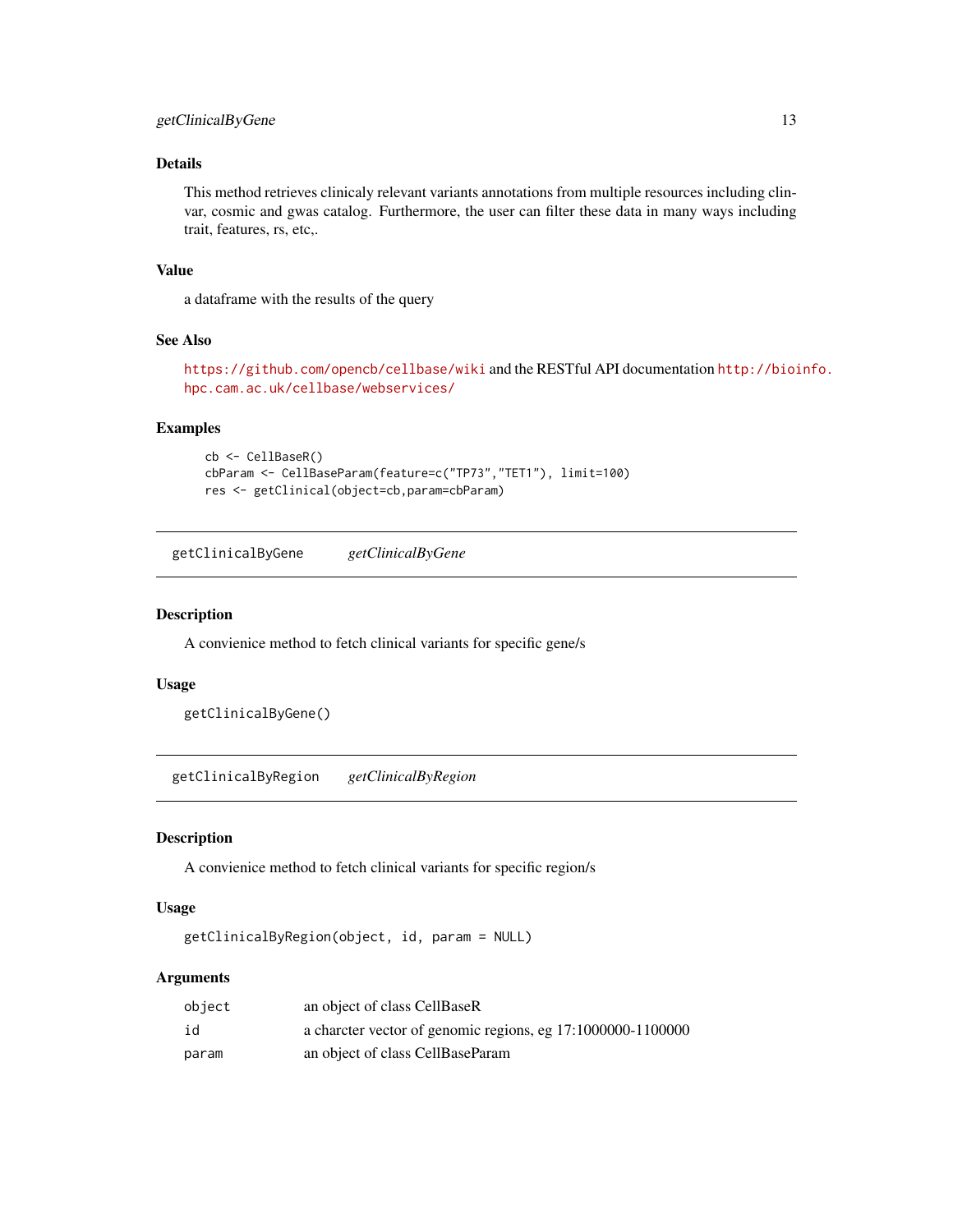## Value

a dataframe of the query result

## Examples

```
cb <- CellBaseR()
res <- getClinicalByRegion(cb, "17:1000000-1189811")
```
getConservationByRegion *getConservationByRegion*

## Description

A convienice method to fetch conservation data for specific region/s

#### Usage

```
getConservationByRegion(object, id, param = NULL)
```
## Arguments

| object | an object of class CellBaseR                                |
|--------|-------------------------------------------------------------|
| id     | a charcter vector of genomic regions, eg 17:1000000-1100000 |
| param  | an object of class CellBaseParam                            |

## Value

a dataframe of the query result

```
cb <- CellBaseR()
res <- getConservationByRegion(cb, "17:1000000-1189811")
```
<span id="page-13-0"></span>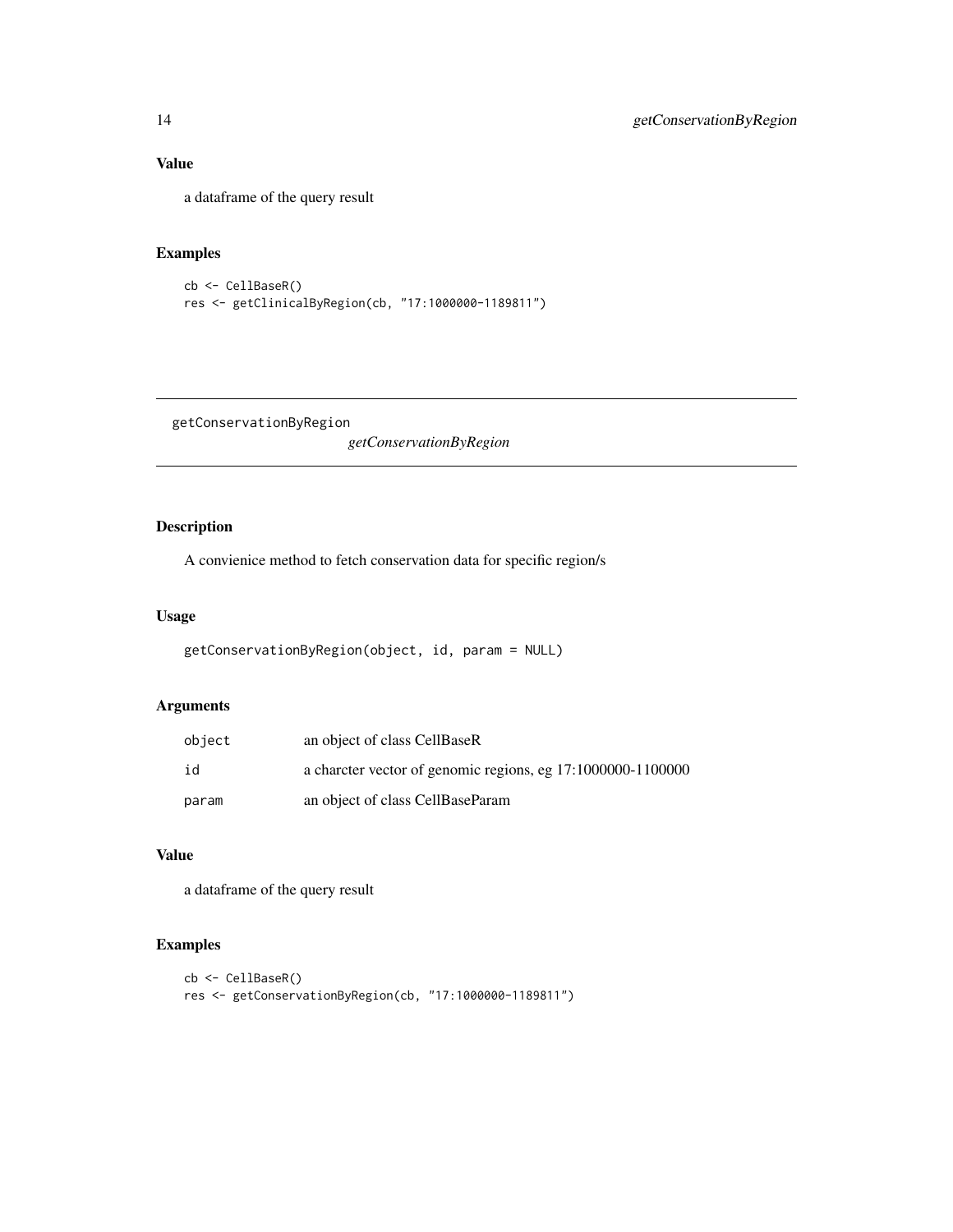<span id="page-14-0"></span>getGene,CellBaseR-method

*getGene*

## Description

A method to query gene data from Cellbase web services.

#### Usage

```
## S4 method for signature 'CellBaseR'
getGene(object, ids, resource, param = NULL)
```
#### Arguments

| object   | an object of class CellBaseR                                                   |
|----------|--------------------------------------------------------------------------------|
| ids      | a character vector of gene ids to be queried                                   |
| resource | a character vector to specify the resource to be queried                       |
| param    | an object of class CellBaseParam specifying additional param for the CellBaseR |

## Details

This method retrieves various gene annotations including transcripts and exons data as well as gene expression and clinical data

#### Value

a dataframe with the results of the query

## See Also

<https://github.com/opencb/cellbase/wiki> and the RESTful API documentation [http://bioi](http://bioinfo.hpc.cam.ac.uk/cellbase/webservices/)nfo. [hpc.cam.ac.uk/cellbase/webservices/](http://bioinfo.hpc.cam.ac.uk/cellbase/webservices/)

```
cb <- CellBaseR()
res <- getGene(object=cb, ids=c("TP73","TET1"), resource="info")
```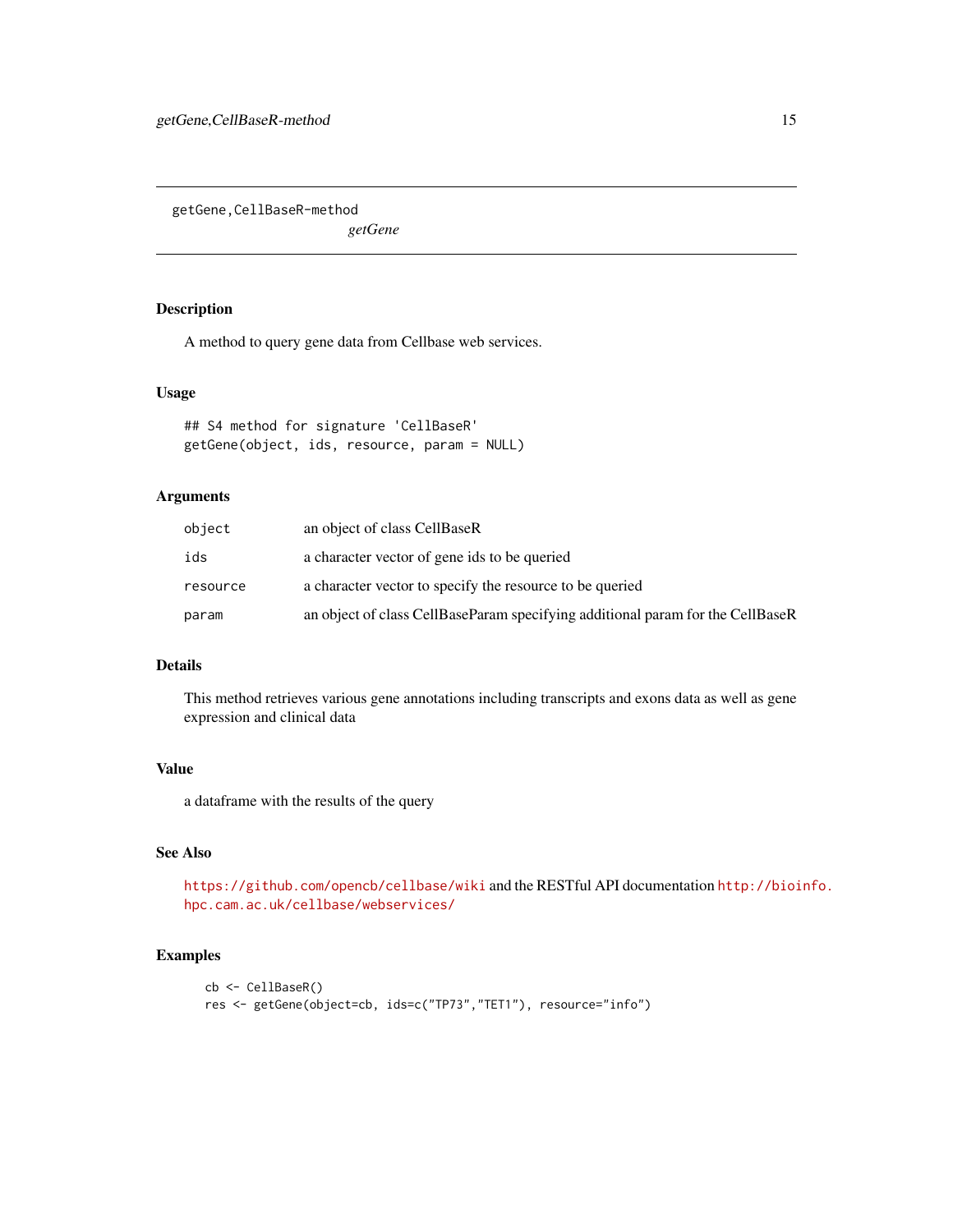<span id="page-15-0"></span>getGeneInfo *getGeneInfo*

## Description

A convienice method to fetch gene annotations specific gene/s

#### Usage

```
getGeneInfo(object, id, param = NULL)
```
## Arguments

| object | an object of class CellBaseR                  |
|--------|-----------------------------------------------|
| id     | a charcter vector of HUGO symbol (gene names) |
| param  | an object of class CellBaseParam              |

#### Value

a dataframe of the query result

## Examples

cb <- CellBaseR() res <- getGeneInfo(cb, "TET1")

getMeta,CellBaseR-method *getMeta*

## Description

A method for getting the available metadata from the cellbase web services

#### Usage

```
## S4 method for signature 'CellBaseR'
getMeta(object, resource)
```

| object   | an object of class CellBaseR               |
|----------|--------------------------------------------|
| resource | the resource you want to query it metadata |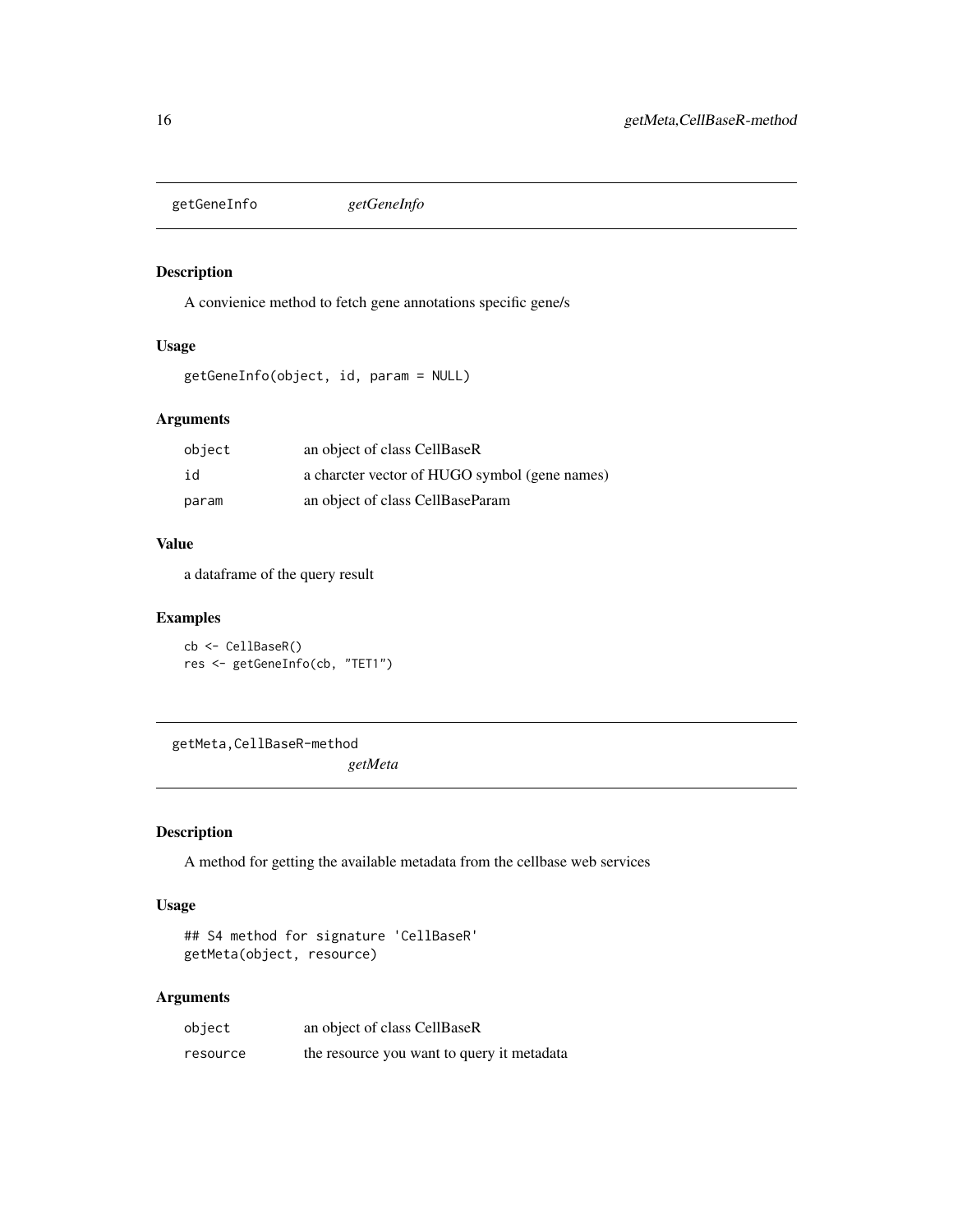## <span id="page-16-0"></span>Details

This method is for getting information about the avaialable species and available annotation, assembly for each species from the cellbase web services.

#### Value

a dataframe with the results of the query

#### See Also

```
https://github.com/opencb/cellbase/wiki and the RESTful API documentation http://bioinfo.
hpc.cam.ac.uk/cellbase/webservices/
```
#### Examples

```
cb <- CellBaseR()
res <- getMeta(object=cb, resource="species")
```
getProtein,CellBaseR-method

*getProtein*

#### Description

A method to query protein data from Cellbase web services.

#### Usage

```
## S4 method for signature 'CellBaseR'
getProtein(object, ids, resource, param = NULL)
```
#### Arguments

| object   | an object of class CellBaseR                                                                                  |
|----------|---------------------------------------------------------------------------------------------------------------|
| ids      | a character vector of uniprot ids to be queried, should be one or more of uniprot<br>ids, for example O15350. |
| resource | a character vector to specify the resource to be queried                                                      |
| param    | a object of class CellBaseParam specifying additional param for the query                                     |

#### Details

This method retrieves various protein annotations including protein description, features, sequence, substitution scores, evidence, etc.

#### Value

an object of class CellBaseResponse which holds a dataframe with th e results of the query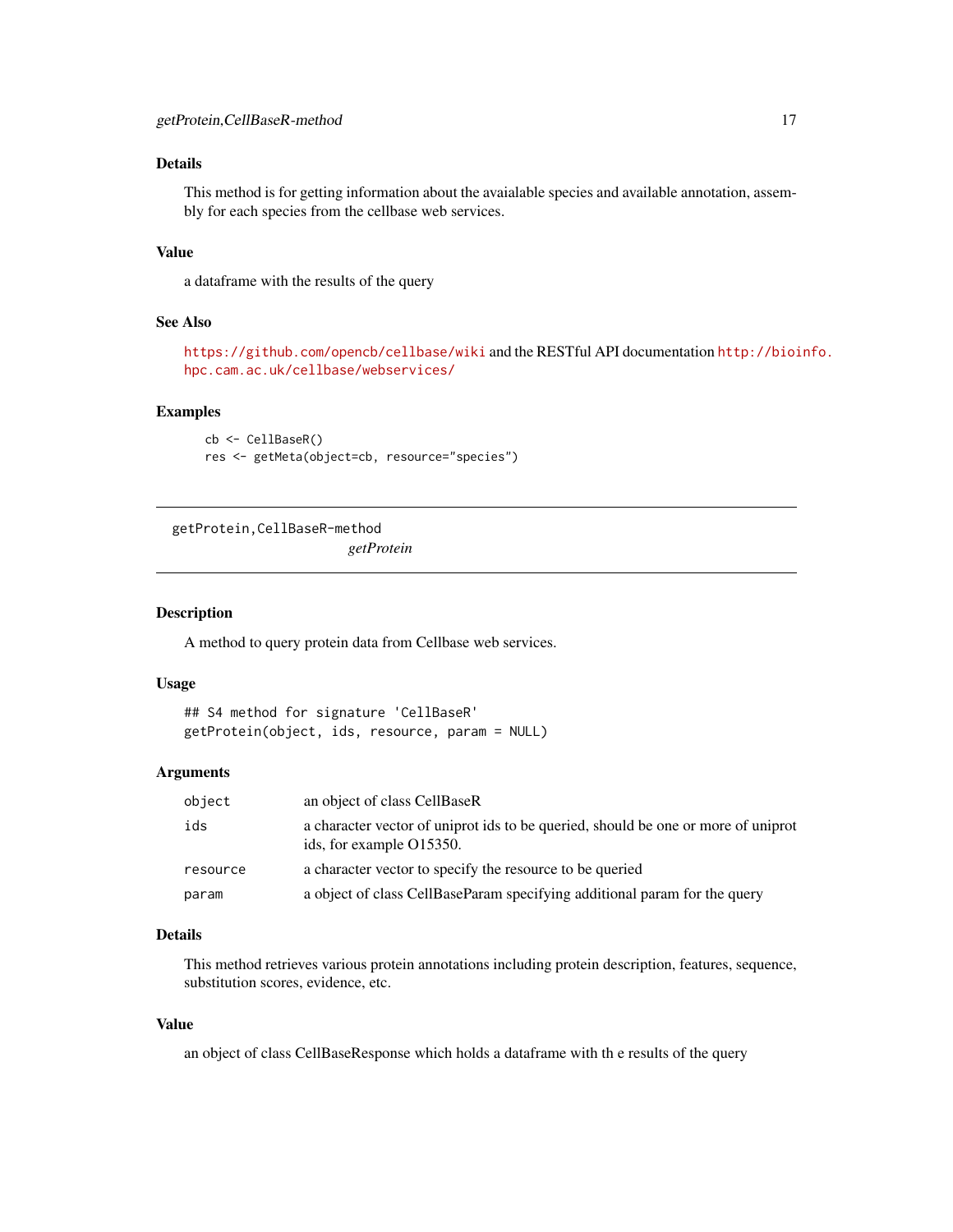#### Examples

```
cb <- CellBaseR()
res <- getProtein(object=cb, ids="O15350", resource="info")
```
getProteinInfo *getProteinInfo*

#### Description

A convienice method to fetch annotations for specific protein/s

## Usage

```
getProteinInfo(object, id, param = NULL)
```
## Arguments

| object | an object of class CellBaseR     |
|--------|----------------------------------|
| id     | a charcter vector of Uniprot Ids |
| param  | an object of class CellBaseParam |

#### Value

a dataframe of the query result

#### Examples

```
cb <- CellBaseR()
res <- getProteinInfo(cb, "O15350")
```
getRegion,CellBaseR-method *getRegion*

## Description

A method to query features within a genomic region from Cellbase web services.

#### Usage

```
## S4 method for signature 'CellBaseR'
getRegion(object, ids, resource, param = NULL)
```
<span id="page-17-0"></span>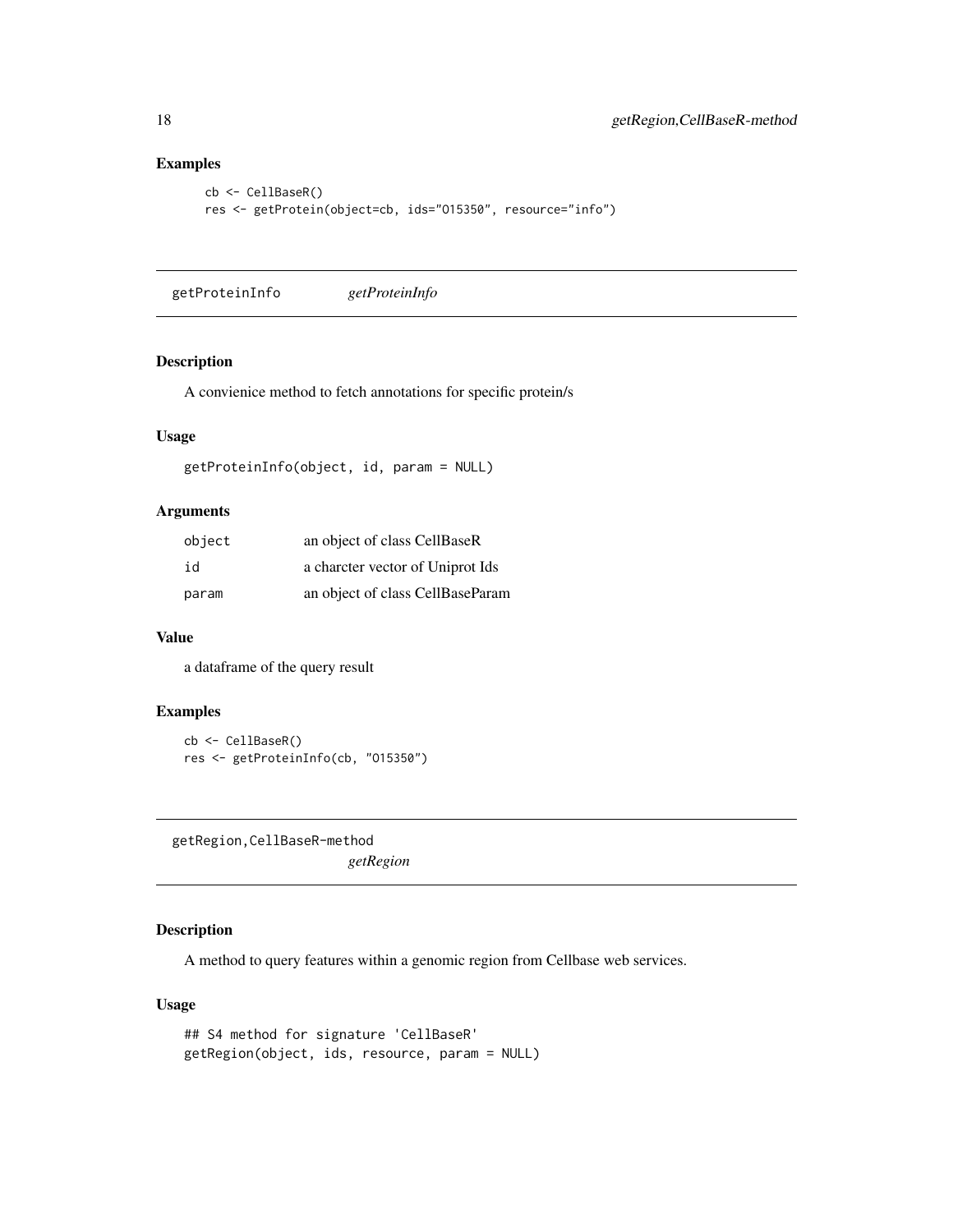#### <span id="page-18-0"></span>Arguments

| object   | an object of class CellBaseR                                                                                                      |
|----------|-----------------------------------------------------------------------------------------------------------------------------------|
| ids      | a character vector of the regions to be queried, for example, "1:1000000-1200000"<br>should always be in the form 'chr:start-end' |
| resource | a character vector to specify the resource to be queried                                                                          |
| param    | a object of class CellBaseParam specifying additional param for the query                                                         |

## Details

This method retrieves various genomic features from a given region including genes, snps, clincally relevant variants, proteins, etc.

## Value

a dataframe with the results of the query

## See Also

<https://github.com/opencb/cellbase/wiki> and the RESTful API documentation [http://bioi](http://bioinfo.hpc.cam.ac.uk/cellbase/webservices/)nfo. [hpc.cam.ac.uk/cellbase/webservices/](http://bioinfo.hpc.cam.ac.uk/cellbase/webservices/)

#### Examples

```
cb <- CellBaseR()
res <- getRegion(object=cb, ids="17:1000000-1200000", resource="gene")
```
getRegulatoryByRegion *getRegulatoryByRegion*

## Description

A convienice method to fetch regulatory data for specific region/s

#### Usage

```
getRegulatoryByRegion(object, id, param = NULL)
```
#### Arguments

| object | an object of class CellBaseR                                |
|--------|-------------------------------------------------------------|
| id     | a charcter vector of genomic regions, eg 17:1000000-1100000 |
| param  | an object of class CellBaseParam                            |

#### Value

a dataframe of the query result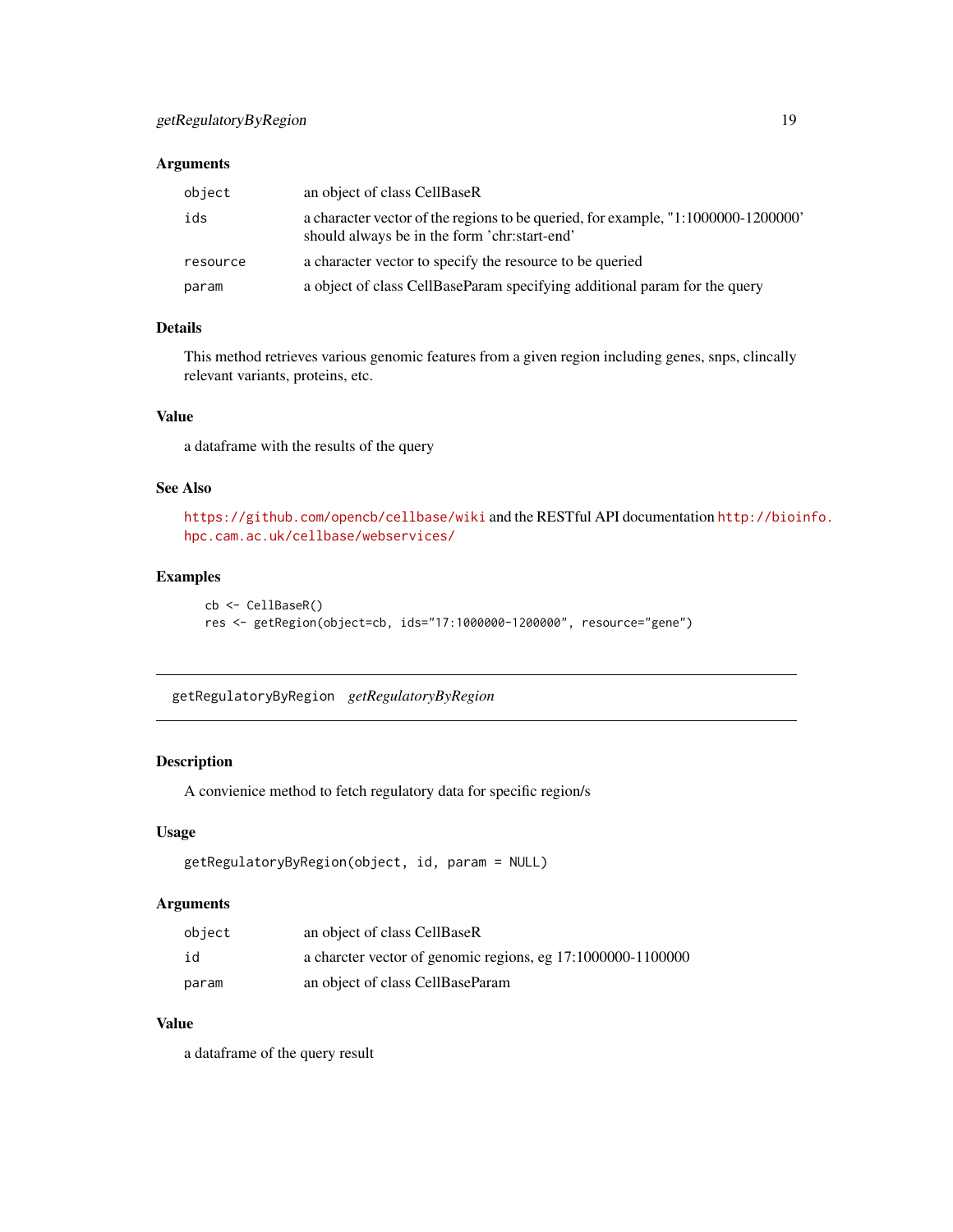## Examples

```
cb <- CellBaseR()
res <- getRegulatoryByRegion(cb, "17:1000000-1189811")
```
getSnp,CellBaseR-method

*getSnp*

#### Description

A method to query genomic variation data from Cellbase web services.

## Usage

## S4 method for signature 'CellBaseR' getSnp(object, ids, resource, param = NULL)

## Arguments

| object   | an object of class CellBaseR                                                               |
|----------|--------------------------------------------------------------------------------------------|
| ids      | a character vector of the ids to be queried, must be a valid rsid, for example<br>'rs6025' |
| resource | a character vector to specify the resource to be queried                                   |
| param    | a object of class CellBaseParam specifying additional param for the query                  |

## Details

.

This method retrieves known genomic variants (snps) and their annotations including population frequncies from 1k genomes and Exac projects as well as clinical data and various other annotations

#### Value

a dataframe with the results of the query

#### See Also

```
https://github.com/opencb/cellbase/wiki and the RESTful API documentation http://bioinfo.
hpc.cam.ac.uk/cellbase/webservices/
```

```
cb <- CellBaseR()
res <- getSnp(object=cb, ids="rs6025", resource="info")
```
<span id="page-19-0"></span>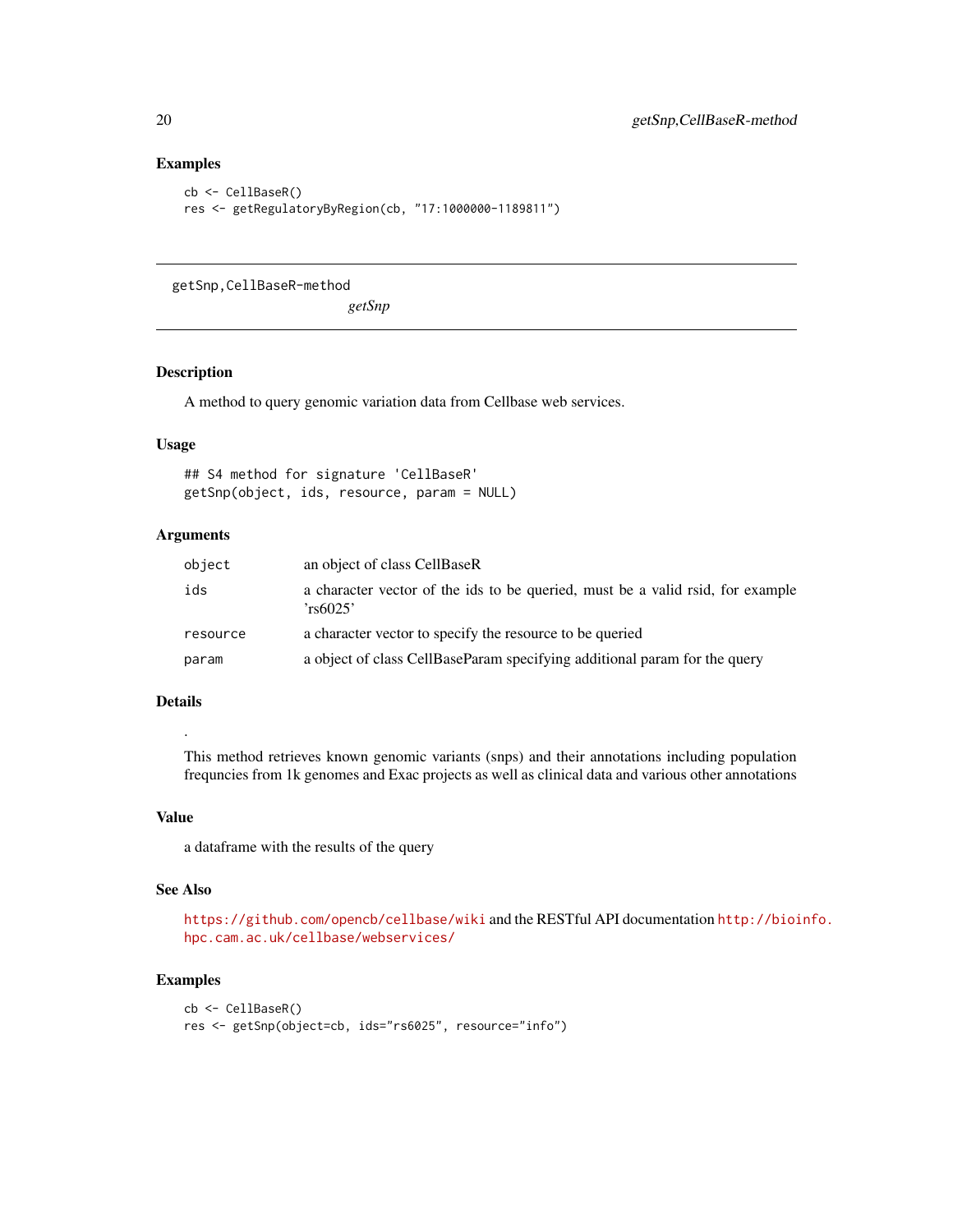<span id="page-20-0"></span>getSnpByGene *getSnpByGene*

## Description

A convienice method to fetch known variants (snps) for specific gene/s

#### Usage

```
getSnpByGene(object, id, param = NULL)
```
#### Arguments

| object | an object of class CellBaseR                  |
|--------|-----------------------------------------------|
| id     | a charcter vector of HUGO symbol (gene names) |
| param  | an object of class CellBaseParam              |

## Value

a dataframe of the query result

## Examples

```
cb <- CellBaseR()
param <- CellBaseParam(limit = 10)
res <- getSnpByGene(cb, "TET1", param = param)
```
getTf,CellBaseR-method

*getTf*

## Description

A method to query transcription factors binding sites data from Cellbase web services.

#### Usage

```
## S4 method for signature 'CellBaseR'
getTf(object, ids, resource, param = NULL)
```

| object   | an object of class CellBaseR                                                                                     |
|----------|------------------------------------------------------------------------------------------------------------------|
| ids      | a character vector of the ids to be queried, must be a valid transcription factor<br>name, for example, eg, CTCF |
| resource | a character vector to specify the resource to be queried                                                         |
| param    | a object of class CellBaseParam specifying additional param for the query                                        |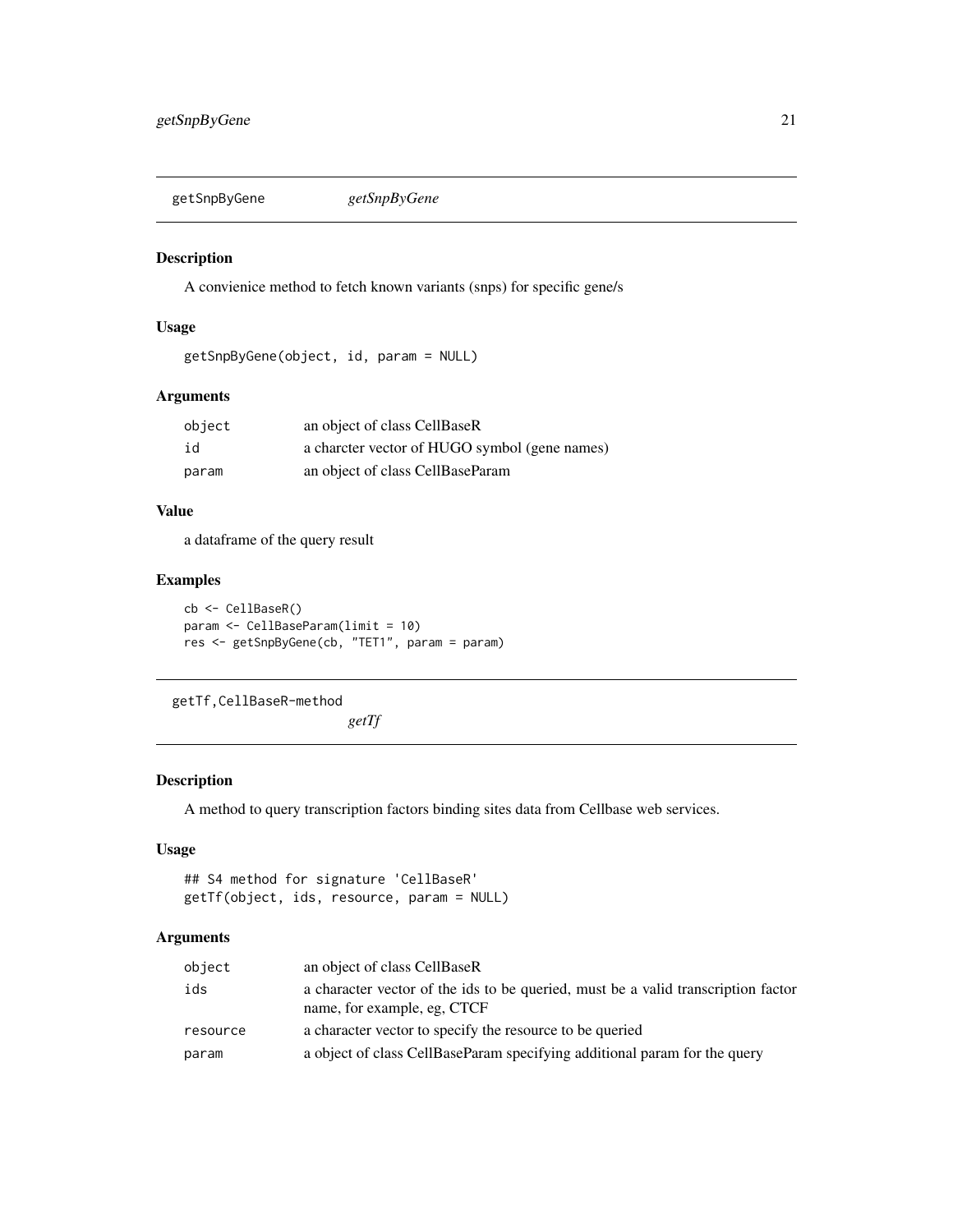## <span id="page-21-0"></span>Details

This method retrieves various transcription factors binding sites data

## Value

a dataframe with the results of the query

## See Also

```
https://github.com/opencb/cellbase/wiki and the RESTful API documentation http://bioinfo.
hpc.cam.ac.uk/cellbase/webservices/
```
#### Examples

```
cb <- CellBaseR()
param <- CellBaseParam(limit = 12)
res <- getTf(object=cb, ids="CTCF", resource="tfbs", param=param)
```
getTfbsByRegion *getTfbsByRegion*

## Description

A convienice method to fetch Transcription facrots data for specific region/s

#### Usage

```
getTfbsByRegion(object, id, param = NULL)
```
#### Arguments

| object | an object of class CellBaseR                                |
|--------|-------------------------------------------------------------|
| id     | a charcter vector of genomic regions, eg 17:1000000-1100000 |
| param  | an object of class CellBaseParam                            |

#### Value

a dataframe of the query result

```
cb <- CellBaseR()
res <- getTfbsByRegion(cb, "17:1000000-1189811")
```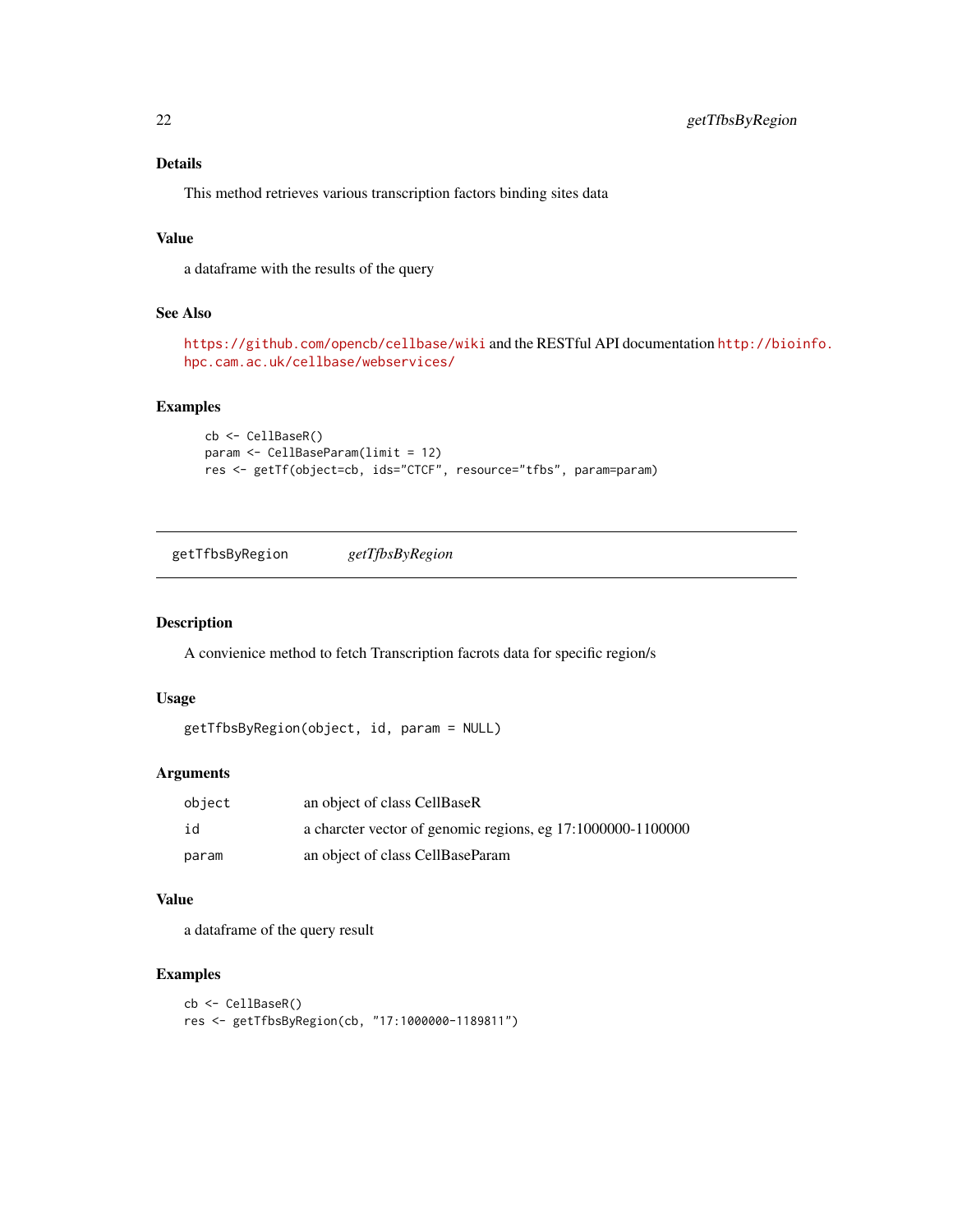<span id="page-22-0"></span>getTranscript,CellBaseR-method *getTranscript*

## Description

A method to query transcript data from Cellbase web services.

#### Usage

```
## S4 method for signature 'CellBaseR'
getTranscript(object, ids, resource, param = NULL)
```
## Arguments

| object   | an object of class CellBaseR                                                                               |
|----------|------------------------------------------------------------------------------------------------------------|
| ids      | a character vector of the transcript ids to be queried, use ensemble transcript<br>IDs eq. ENST00000380152 |
| resource | a character vector to specify the resource to be queried                                                   |
| param    | an object of class CellBaseParam specifying additional params for the query                                |

## Details

This method retrieves various genomic annotations for transcripts including exons, cDNA sequence, annotations flags, and cross references,etc.

#### Value

a dataframe with the results of the query

## See Also

<https://github.com/opencb/cellbase/wiki> and the RESTful API documentation [http://bioi](http://bioinfo.hpc.cam.ac.uk/cellbase/webservices/)nfo. [hpc.cam.ac.uk/cellbase/webservices/](http://bioinfo.hpc.cam.ac.uk/cellbase/webservices/)

```
cb <- CellBaseR()
res <- getTranscript(object=cb, ids="ENST00000373644", resource="info")
```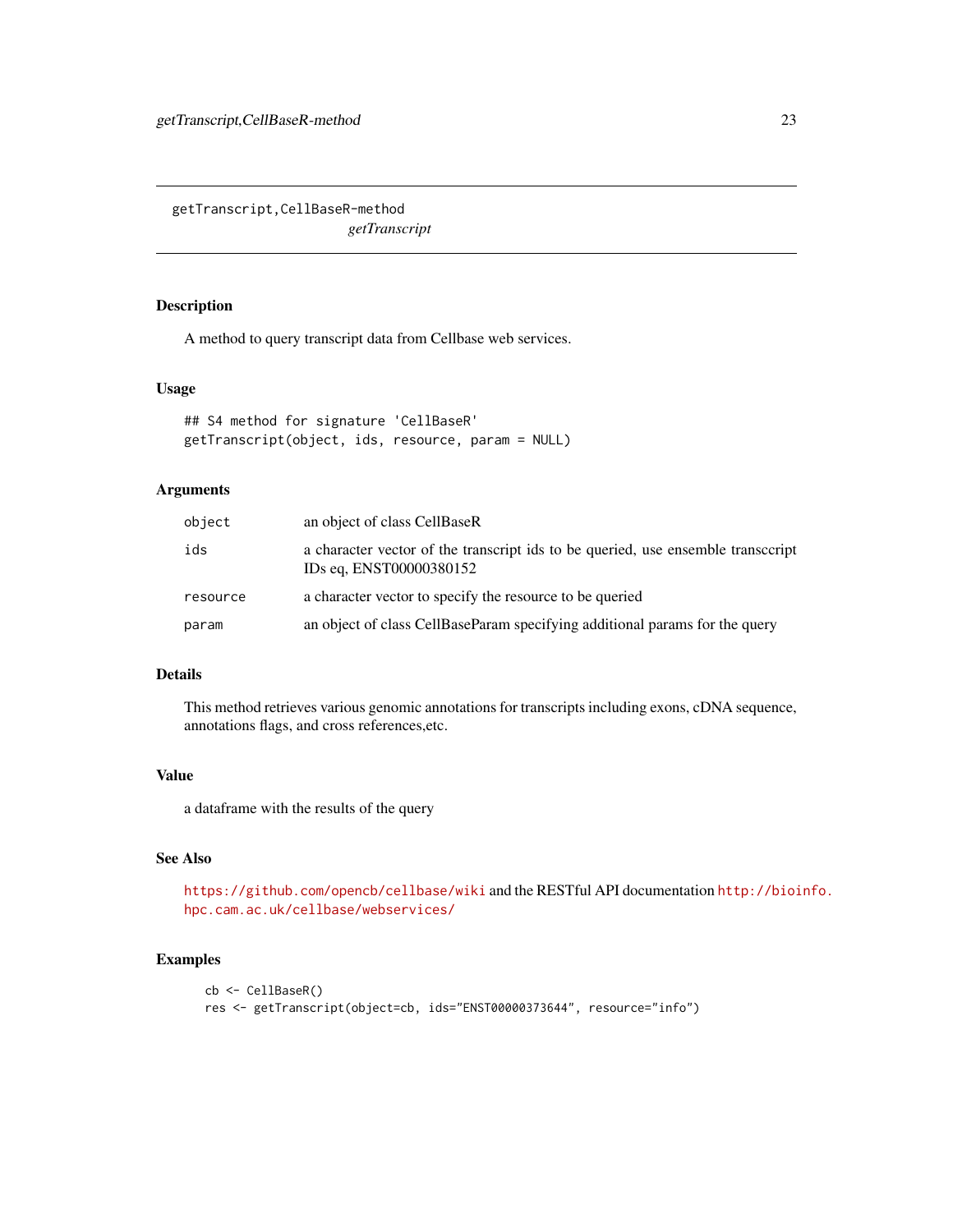<span id="page-23-0"></span>getTranscriptByGene *getTranscriptByGene*

#### Description

A convienice method to fetch transcripts for specific gene/s

#### Usage

getTranscriptByGene(object, id, param = NULL)

## Arguments

| object | an object of class CellBaseR                  |
|--------|-----------------------------------------------|
| id     | a charcter vector of HUGO symbol (gene names) |
| param  | an object of class CellBaseParam              |

#### Value

a dataframe of the query result

## Examples

cb <- CellBaseR() res <- getTranscriptByGene(cb, "TET1")

getVariant,CellBaseR-method

*getVariant*

## Description

A method to query variant annotation data from Cellbase web services from Cellbase web services.

## Usage

## S4 method for signature 'CellBaseR' getVariant(object, ids, resource, param = NULL)

| object   | an object of class CellBaseR                                                                                                     |
|----------|----------------------------------------------------------------------------------------------------------------------------------|
| ids      | a character vector of the ids to be queried, must be in the following format<br>'chr:start:ref:alt', for example, '1:128546:A:T' |
| resource | a character vector to specify the resource to be queried                                                                         |
| param    | a object of class CellBaseParam specifying additional param for the query                                                        |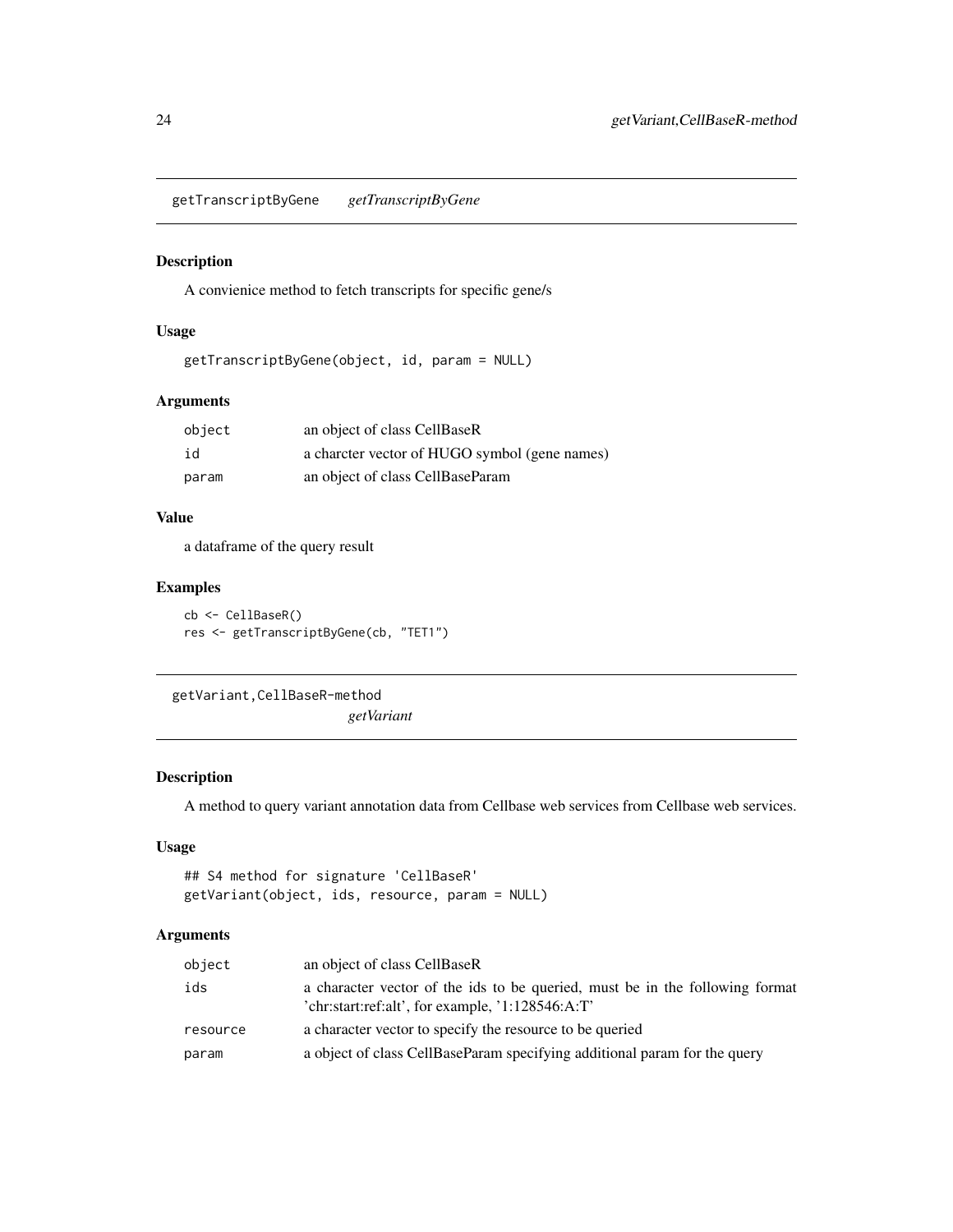#### <span id="page-24-0"></span>Details

This method retrieves extensive genomic annotations for variants including consequence types, conservation data, population frequncies from 1k genomes and Exac projects, etc. as well as clinical data and various other annotations

## Value

a dataframe with the results of the query

## See Also

<https://github.com/opencb/cellbase/wiki> and the RESTful API documentation [http://bioi](http://bioinfo.hpc.cam.ac.uk/cellbase/webservices/)nfo. [hpc.cam.ac.uk/cellbase/webservices/](http://bioinfo.hpc.cam.ac.uk/cellbase/webservices/)

#### Examples

```
cb <- CellBaseR()
res <- getVariant(object=cb, ids="19:45411941:T:C", resource="annotation")
```
getVariantAnnotation *getVariantAnnotation*

## Description

A convienice method to fetch variant annotation for specific variant/s

#### Usage

```
getVariantAnnotation(object, id, param = NULL)
```
#### Arguments

| object | an object of class CellBaseR                                              |
|--------|---------------------------------------------------------------------------|
| id     | a charcter vector of length < 200 of genomic variants, eg 19:45411941:T:C |
| param  | an object of class CellBaseParam                                          |

#### Value

a dataframe of the query result

```
cb <- CellBaseR()
res <- getVariantAnnotation(cb, "19:45411941:T:C")
```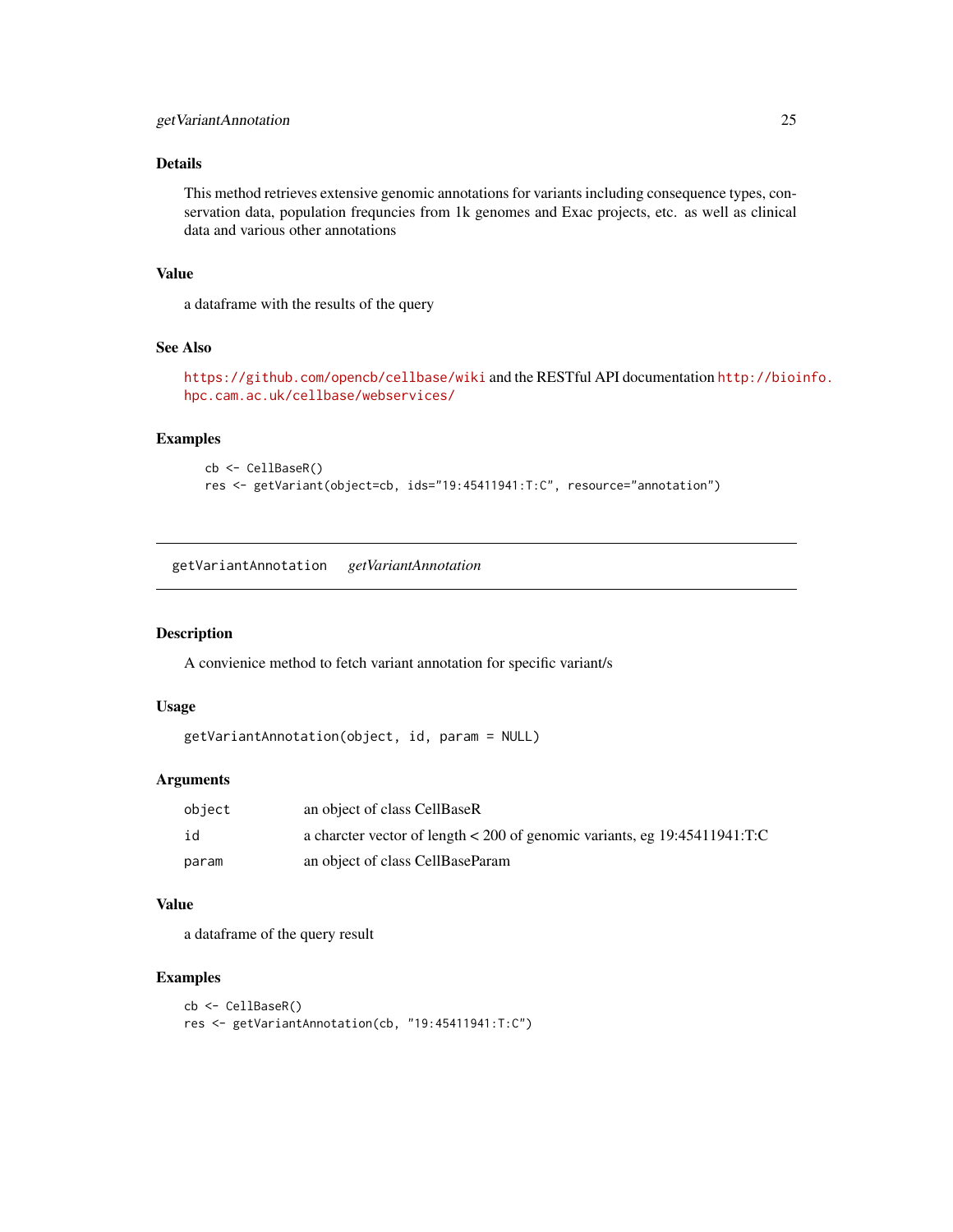<span id="page-25-0"></span>getXref,CellBaseR-method

*getXref*

#### Description

A method to query cross reference data from Cellbase web services.

#### Usage

## S4 method for signature 'CellBaseR' getXref(object, ids, resource, param = NULL)

## Arguments

| object   | an object of class CellBaseR                                                                                          |
|----------|-----------------------------------------------------------------------------------------------------------------------|
| ids      | a character vector of the ids to be queried, any crossrefereable ID, gene names,<br>transcript ids, uniprot ids, etc. |
| resource | a character vector to specify the resource to be queried                                                              |
| param    | a object of class CellBaseParam specifying additional param for the query                                             |

## Details

This method retrieves cross references for genomic identifiers, eg ENSEMBL ids, it also provide starts\_with service that is useful for autocomplete services.

## Value

a dataframe with the results of the query

## See Also

```
https://github.com/opencb/cellbase/wiki and the RESTful API documentation http://bioinfo.
hpc.cam.ac.uk/cellbase/webservices/
```

```
cb <- CellBaseR()
res <- getXref(object=cb, ids="ENST00000373644", resource="xref")
```